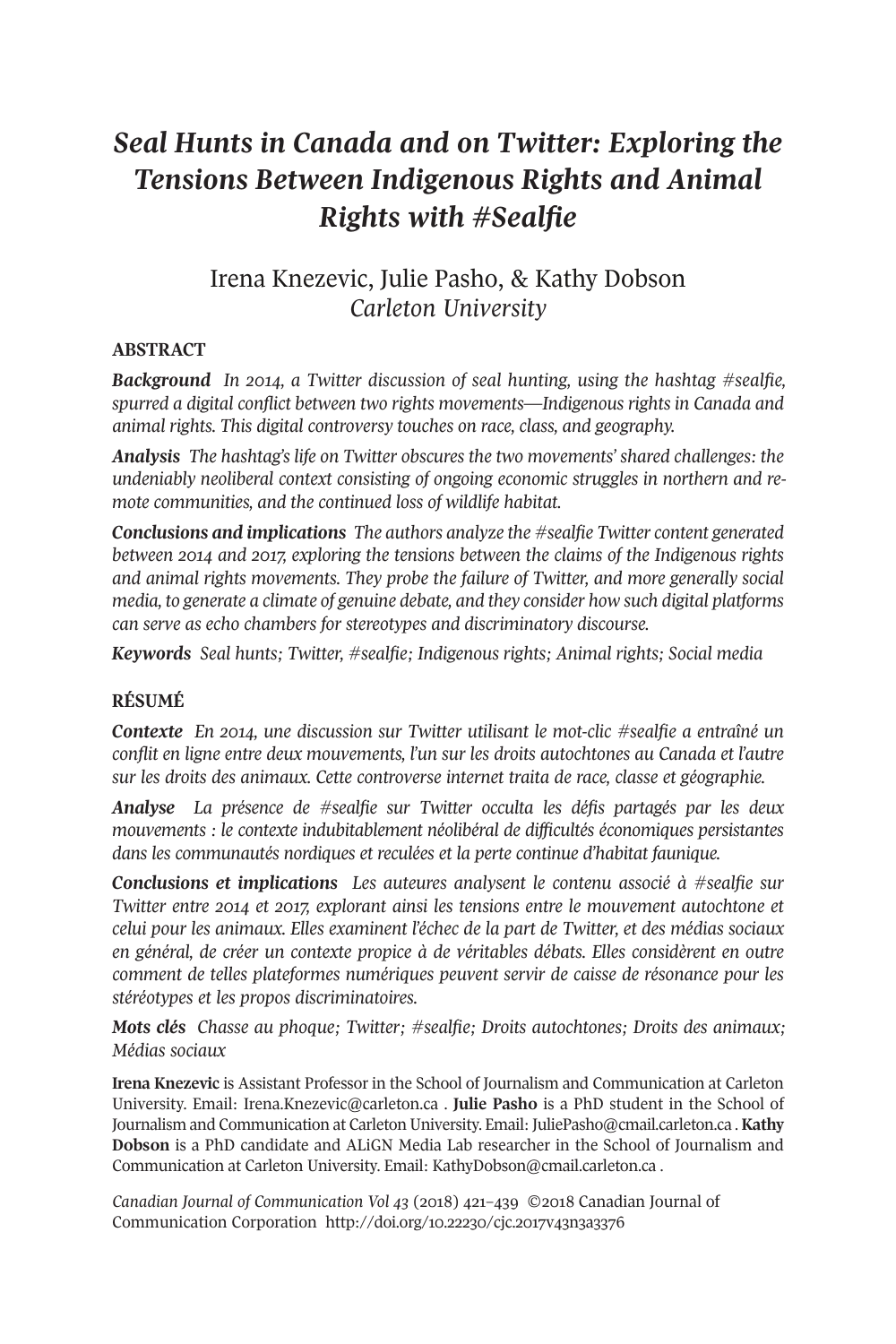#### **Introduction**

In 2014, a debate around animal rights and seal hunting played out in social media with the hashtag #sealfie after the popular television talk show host Ellen DeGeneres tweeted her Oscars selfie (a self-portrait photo). The selfie was a covert fundraising effort for the Humane Society of the United States, a staunch opponent of sealing, and it prompted a backlash from seal hunt supporters.<sup>[1](#page-14-0)</sup> The debate was sig[nifi](#page-14-1)cant enough to "trend" on Twitter and earn some attention in mainstream media. <sup>2</sup> The ensuing digital debate highlighted misunderstandings and tensions between these two rightsbased movements—Indigenous rights in Canada and animal rights. This debate exposed continued stereotyping of Indigenous peoples, and it suggested that social media, with its condensed-message format, can be both a limiting factor in political debates and a useful, albeit symbolic, tool in mobilizing movements. Although the debate allowed for some key concerns around seal hunting to surface, and made visible the deplorable living conditions in the Canadian North, what remained absent was the larger political and economic context in which seal hunts (and the efforts to ban them) take place, such as the ongoing economic struggles in northern and remote communities, and the continued loss of wildlife habitat.

The capacity of the internet, and particularly platforms that support user-generated content, to advance social movements has been documented since the late 1990s. Early examples of such "cyberactivism" include the 1990s Zapatista Indigenous struggle in Mexico, which was amplified by listervs and linked webpages disseminating content from the depths of Chiapas' forests (Kowal, 2002), and the birth of Indymedia to offer counter-coverage of the 1999 World Trade Organization's meeting in Seattle (Kidd, 2003). In the past two decades, ample scholarship has analyzed not only how online platforms facilitate social movements, but also how they help them come into being. Michael Dahlberg Grundberg and Simon Lindgren (2014), for instance, consider how social media platforms generate whatthey term an "*issue public,*thatis a public created ad hoc around a specific issue" (p. 51, italics added). Whereas some online activism may be diluting issues or pacifying activists, leading them to believe that their online engagement contributes more to a cause than it does in reality (Harlow & Guo, 2014), otherinstances demonstrate how social media activism can be an organizing tool that mobilizes a movement online and helps it to then move offline (Harlow 2012; Raynauld, Richez, & Boudreau Morris, 2017). For example, when the Idle No More movementfor Indigenous rights came to the forefront of Canadian politics in 2012, social media played a significant role in helping to put a spotlight on the protest movement and recruiting allies (Callison & Hermida, 2015). [3](#page-14-2) The ability of platforms such as Twitter to spread messages quickly and widely proved invaluable to the growth of the movement.

Social media have enabled a "proliferation of Indigenous voices" (Waller, Dreher, & McCallum, 2015, p. 25) and the potential to reach multiple audiences beyond only those within the community (Lindgren & Cocq, 2017). Social media have also allowed Indigenous activists to share and preserve community knowledge (Owiny, Mehta, & Maretzki, 2014); to nurture and develop relationships and social economies (Virtanen, 2015); and to create opportunities for collaboration (Farrell, 2017). However, the enthusiasm for this potential should be treated with caution, as the mere presence of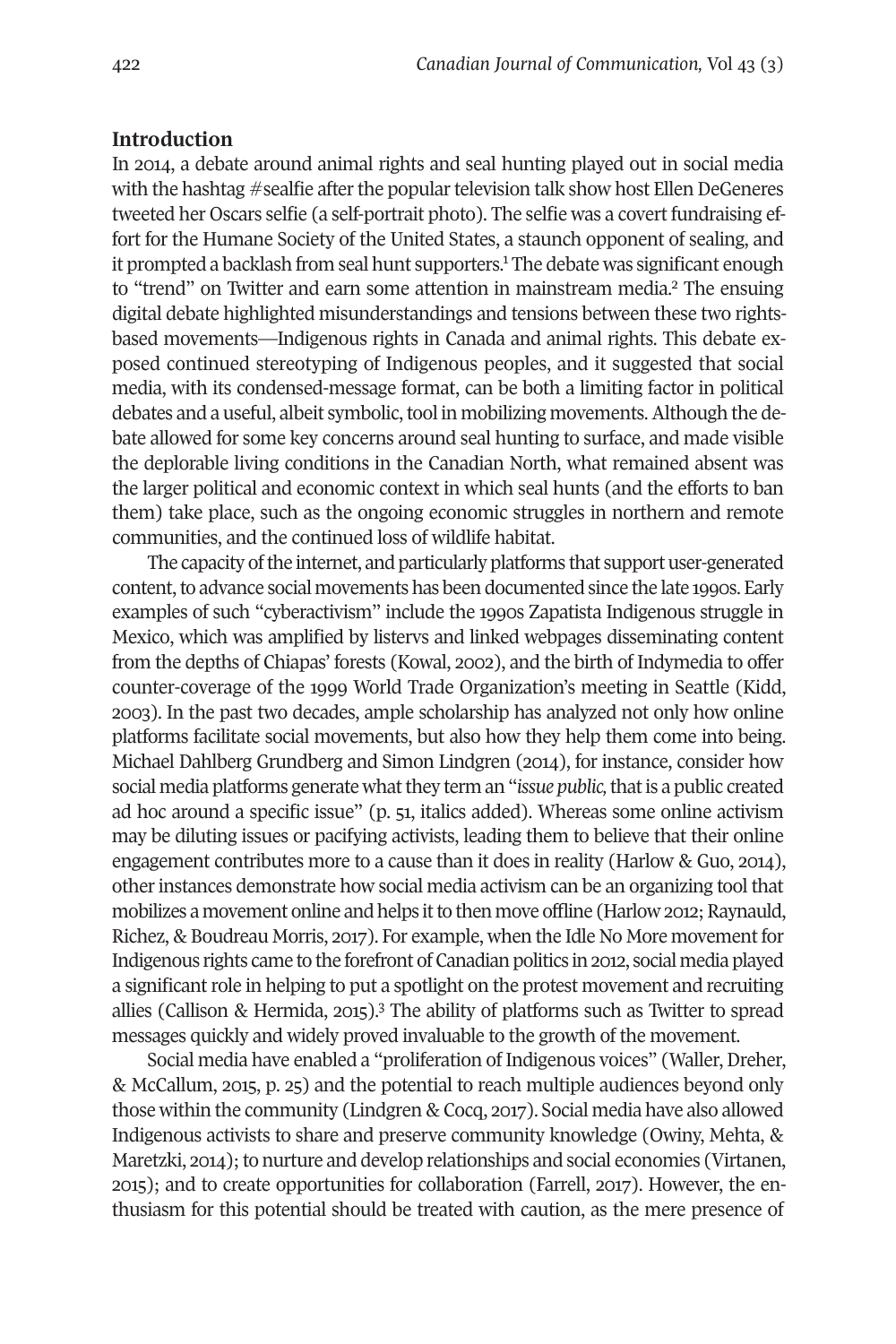Indigenous voices does not automatically imply political influence (Waller et al., 2015). Moreover, the promise of social media has not evenly benefited all Indigenous communities; it is a promise that can potentially mask continued marginalization, while at the same time allowing racialized stereotypes to be amplified (Otenyo, 2017).

The case of #sealfie illustrates some of the ways the hashtag created what Dahlberg Grundberg and Lindgren (2014) would describe as an "issue public," connecting Indigenous activists to one another across geography and also to non-Indigenous supporters of traditional seal hunts. At the same time, however, this study shows that the hashtag's influence beyond the community of seal hunt defenders was limited. Those who opposed the hunt barely engaged with the hashtag and when they did, it was with animosity and no indication that #sealfie changed their minds about sealing.

This article begins with an overview of the #sealfie case. It then briefly situates the case in the contemporary rights landscape and offers some background information on seal hunts, explaining the economic and cultural significance of the practice to communities in Canada. It goes on to analyze Twitter messages associated with this hashtag before discussing the social and political implications of this case.

#### **The #sealfie case**

On March 2, 2014, Ellen DeGeneres tweeted her now famous Oscars selfie, a product placement stunt for Samsung Galaxy phone. DeGeneres is an unabashed supporter of the Humane Society of the United States (2018, hereafter Humane Society), and Samsung made a \$1.5-million donation to the organization, which bills itself as "the nation's m[os](#page-14-3)t effective animal protection organization" (see [http://www.humane](http://www.humanesociety.org) [society.org\)](http://www.humanesociety.org).<sup>4</sup> Since the organization is one of the strongest critics of Canada's seal hunt, the famous selfie became a flashpoint of contention for defenders of sealing. The crux of their disdain was that celebrities' power to reach large audiences is a common conduit for commercial antics. A stunt such as the TV host's can garner more revenue for a brand or product, or—as was the case here—additional funds for organizations. While some organizations may indeed have noble causes, others serve the neoliberal agenda, and sometimes further marginalize already disadvantaged communities. In this instance, the communities under scrutiny, the ones that partake in seal hunts, have neither the reach of DeGeneres' audiences nor the budget for the type of public relations that the Humane Society boasts.

On March 23, 2014, YouTube user K.E.S. (short for Killaq Enuaraq-Strauss) posted a YouTube video titled "Dear Ellen." The self-declared video rant was an appeal to DeGeneres and her audience; the video told a story that contextualized the Indigenous seal hunt. Enuaraq-Strauss explained the consequences of DeGeneres' #oscars selfie tweet, and it noted that spreading a message advocating for the ban of seal hunting posed a challenge to Indigenous rights.In addition to this protest, Newfoundland artist Rodney Mercer produced a portrait of DeGeneres made of sealskin. Both Enuaraq-Strauss and Mercer wanted to introduce another side to the animal rights conversation and encourage a transparent discussion on the seal hunt. Inspired by these actions, on March 26, 2014, Iqaluit filmmaker Alethea Arnaquq-Baril posted a picture of herself wearing a full sealskin outfit and used #sealfie. Then, on March  $28$ ,  $2014$ , the Inuit mu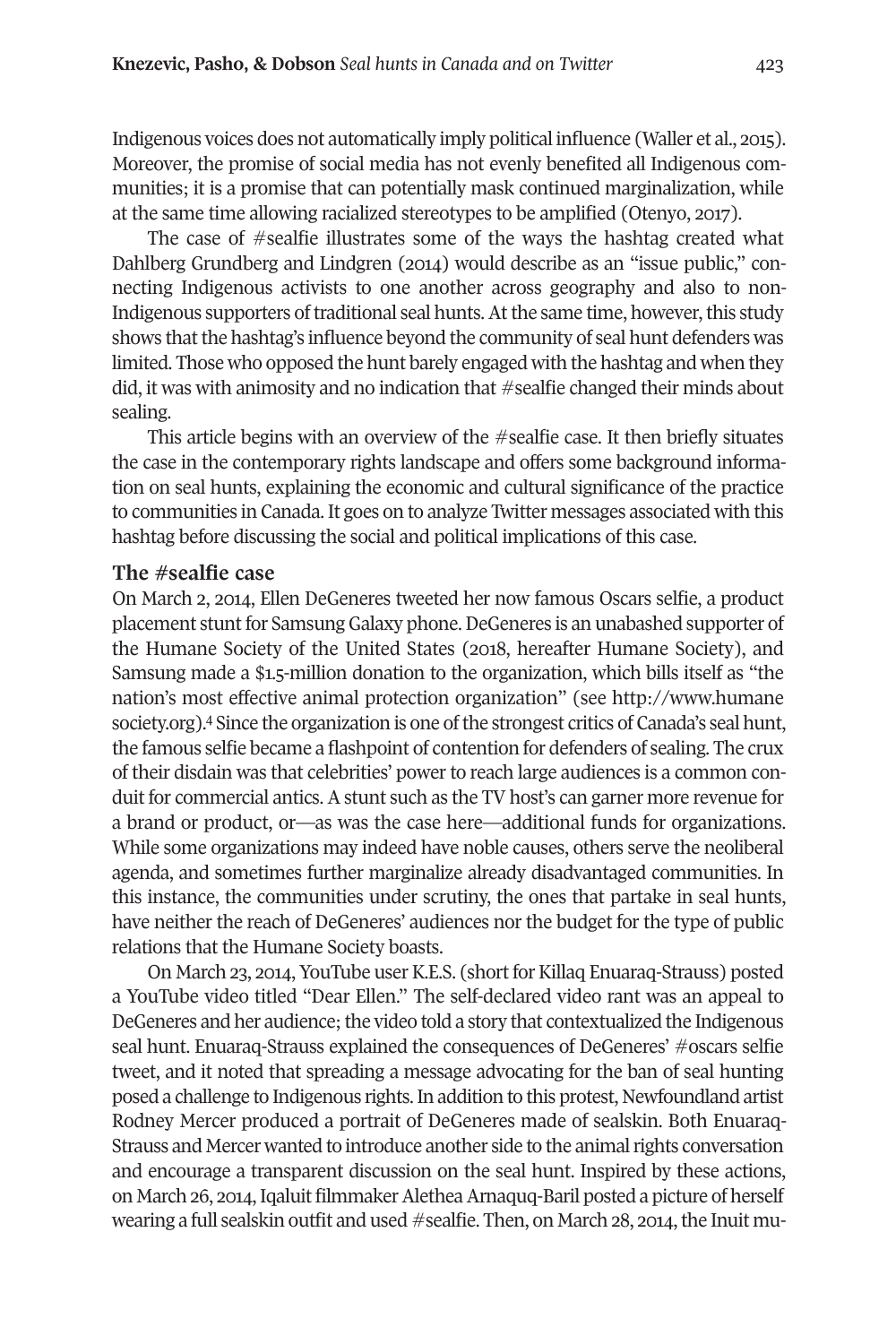sician and activist Tanya Tagaq posted a "sealfie" on her Twitter account—a picture of Tagaq's baby next to a seal carcass. The tweet, obviously in support of traditional seal hunts, spurred a flurry of replies and retweets, making the hashtag "trend."

Hashtag #sealfie quickly emerged as a conduit to creating an "issue public." The hashtag enabled the Indigenous community, those engaged in Indigenous activism in Canada, and others engaged in sealing to respond with a mode of hashtag retaliation defending the right of Indigenous and coastal communities to hunt seals. The  $\#$ sealfie hashtag was aimed at DeGeneres' Twitter account as a surreptitious and tactical attempt to reach broader audiences. In 2014, DeGeneres' own tweet reached her approximately 25.8 million followers—DeGeneres has a level of public influence that Indigenous users of Twitter do not have.

Initially, the hashtag seemed like it could become a site of some discussion between advocates of traditional seal hunts and proponents of animal rights. However, over time the hashtag evolved to almost exclusively include tweets in support of sealing, bo[th](#page-14-4) Indigenous sealing in Northern Canada and settler sealing in Atlantic Canada.<sup>5</sup> Between 2014 and 2016, the hashtag was often used for tweets on settler sealing in Newfoundland and Labrador, where rural-urban and island-mainland tensions were lumped together with Indigenous-settler relations. Whereas those dynamics undeniably share the characteristics of political inequities, misunderstandings, and marginalization, settler sealing emerges from very different historical conditions. Notably, however, Indigenous participants in this Twitter discussion seemed to not be bothered by this, and either simply ignored such tweets or responded to them as a welcomed sign of solidarity. Then, in 2016, Alethea Arnaquq-Baril's documentary *Angry Inuk* won the 2016 Hot Docs audience award, sparking yet another revival of the hashtag, and refocused it to more deliberately rally Twitter users around Inuit rights and more broadly Indigenous rights.

#### **The context of rights**

Following the establishment of the United Nations (UN) after World War II, many nations within theUN called forthe creation of human rights standards to protect people from abuses by their governments and to hold these governments accountable forthe treatment of people living within their borders. In 1948, the Universal Declaration of Human Rights was adopted by the then 56 members of the UN, establishing that how a government treats its citizens was no longer merely a domestic concern, but potentially a matter [of](#page-14-5) international concern, and that human rights are interdependent and indivisible. <sup>6</sup> Since then, the UN has adopted more than 20 principal treaties that expand further on human rights, including conventions to prohibit specific abuses like torture and genocide, and others to protect particularly vulnerable populations, such as refugees, women, and children (Ishay, 2008).

The UN Declaration on the Rights of Indigenous Peoples, adopted by the General Assembly in 2007, elaborates on and interprets human rights to fit Indigenous contexts, laying out a minimum standard to guarantee that Indigenous peoples can survive and thrive, with an affirmation of Indigenous peoples' right to self-determination (including the right to manage their own natural resources, and to have a voice in any decisions regarding developments that take place within their territories). The Canadian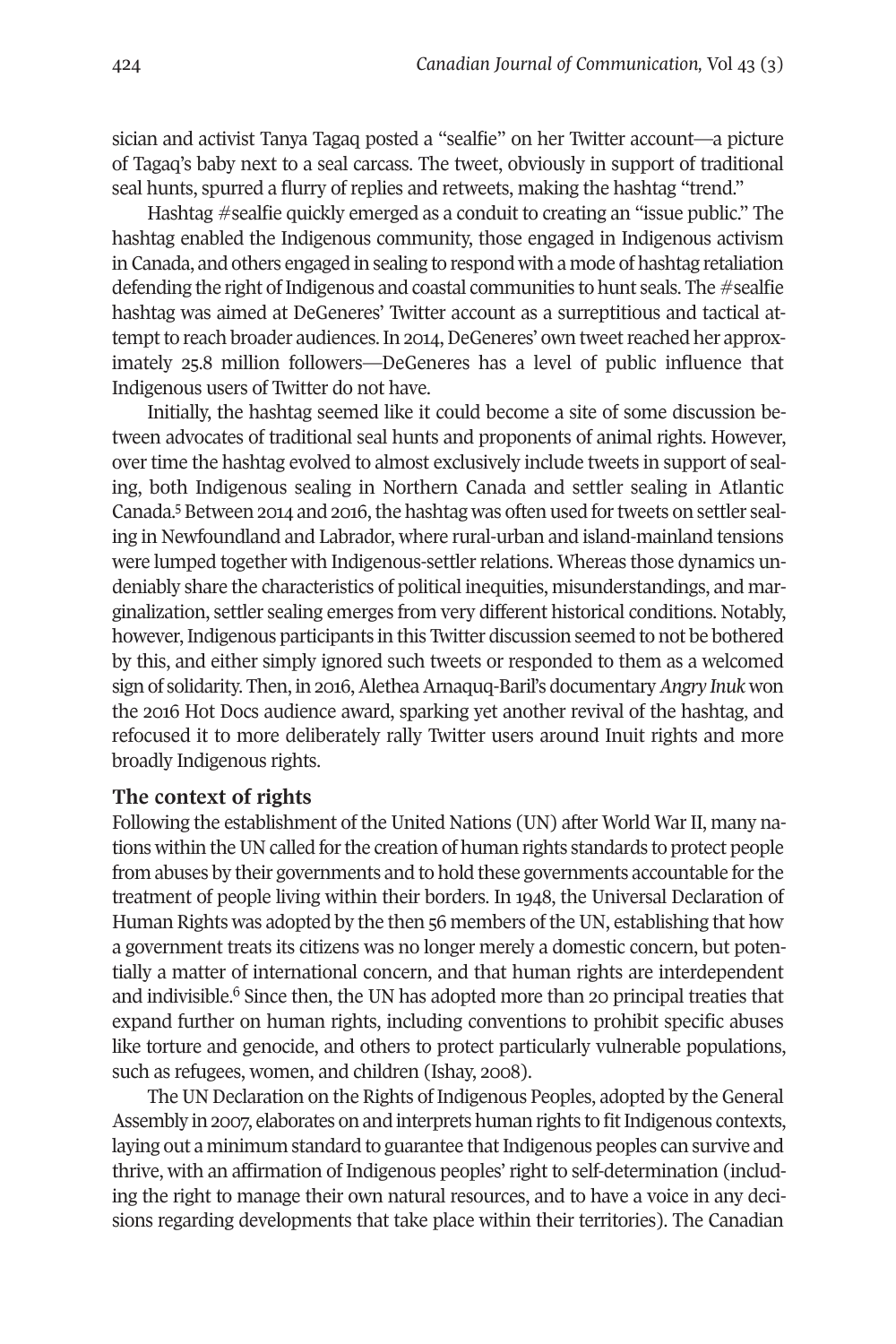government had previously voted against this declaration but finally moved to support it in 2016, following the 2015 report of the Truth and Reconciliation Commission of Canada. Yet Indigenous rights in Canada are still poorly recognized (as discussed in more detail below). This situation undermines not only the health and well-being of Indigenous peoples, but also their capacity to maintain ways of living. Further, Indigenous peoples are largely removed from the decision-making processes that determine what forms of economic development are needed to address the needs of their communities (Amnesty International, 2015; Fontaine, 2016; Vincent, 2015).

While lauded by some, this rights framework has also been criticized for continuing to enshrine settler notions of justice, despite the recognition of Indigenous rights. In other words, the dominant legal approach still frames rights through a colonial legal system, or jurisdictional law, as opposed to a "natural law" (Lyons, 1985). Based on Eurocentric constructs of justice, rather than Indigenous worldviews, such a framework risks being one of the tools that "terminate" Indigeneity, in that it fails to recognize Indigenous notions ofrights as inseparable from the natural and social ecosystems in which they exist (Henderson, 2000).

In a separate development in recent decades, there has been increased discourse around extending human rights, or similar types of protections and minimum standards of care, to non-human animals (Sankoff, Black, & Sykes, 2015; Wise, 2000). Whereas numerous conventions and regulations at all levels of governance, from municipal to international, have firmly established protection of ecologically fragile areas, species at risk, and biodiversity as a common practice of the twenty-first century, these protections are typically framed as efforts of humans to manage nature. In contrast, activism that focuses on animal rights seeks to place human and non-human animals on an equal footing. Forinstance, the Great Ape Project, founded in 1993, has recently gained attention as some countries have committed to its principles, which include conferring basic legal rights to great apes (Glendinning, 2008). Scholars have made many connections between the discourse of human rights and that of animal rights discourse; forinstance, some feminist writers and academics have argued thatin a patriarchal society, both women and animals serve the same function—to be used, dominated, and positioned as a submissive "Other" (Adams, 2000). The animal rights discourse challenges such domination and calls for an end to all exploitation of animals, be it for food, clothing, income, or amusement.

The seal hunt debate in Canada presents an interesting challenge to the rights discourses as it essentially pits one set of rights, that of Indigenous peoples, against another, that of non-human animals. It is, of course, a false dichotomy, as many Indigenous cosmologies connect people and animals as kinfolk, through inseparable and reciprocal links (Coté, 2016; Tuhiwai Smith, 1999). The sealing case is further complicated by the participation of non-Indigenous sealing communities in this debate, typically communities that are—like many Indigenous communities—rural and remote, econ[om](#page-14-6)ically marginalized, and at the mercy of whimsical neoliberal capital and policies. 7

#### **The context of seal hunts in Canada**

Indigenous rights remain one of the most complex issues in what is now known as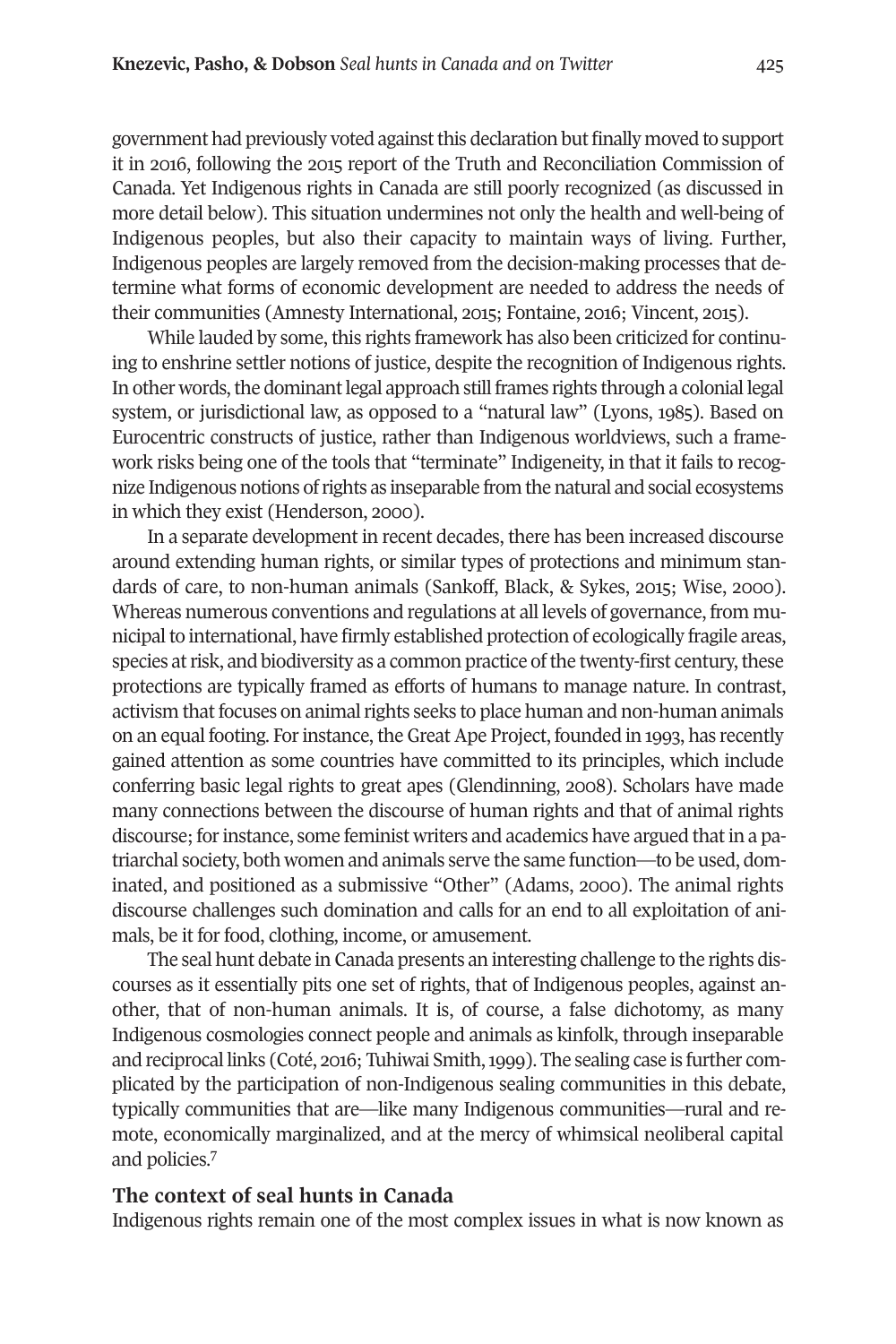Canada. Decades of legally sanctioned and informally practised discrimination, from forced attendance and abuse atresidential schools to continued racism, have produced communities that remain culturally, economically, and legally marginalized. Many Indigenous families and communities continue to face impoverishment, inadequate housing, food insecurity, poor health, and unsafe drinking water (National Collaborating Centre for Aboriginal Health, 2012). There is widespread political and social failure to protect Indigenous peoples' rights to land and resources, or to resolve land disputes (Anaya, 2014). Although the historical conditions of Indigenous communities in Canada are complex and diverse, they have in recent years been greatly affected by neoliberal policies. The laying of pipelines, mining activities, and offshore underwater exploration have all had an impact on the communities that are rarely included in policy decisions that facilitate such practices (Anaya, 2014). These problems are exacerbated in the Canadian North, where attempts to revitalize community economies through traditional practices have faced significant pressures from animal rights activists (Canadian Rural Revitalization Foundation, 2015). Meanwhile, Indigenous rights continue to be appropriated and co-opted into the settler state agenda (Corntassel, 2007).

Remote and rural settler communities in Atlantic Canada have also experienced economic strife and cultural displacement (Canadian Rural Revitalization Foundation, 2015). Like Indigenous communities, they have been at the mercy of decades of neoliberal policies (Evans & Smith, 2015). While arguably better positioned to withstand the neoliberal pressures, these communities have not escaped unscathed. They have also witnessed the depletion of natural resources, along with a range of environmental impacts, and economic instability related to the whimsical influence of global capital. Of course, these issues are doubly complex for Indigenous communities in Atlantic Canada, where impacts ofindustrialization have compounded cultural marginalization (see Pictou Landing First Nation & Knezevic, 2017).

Resource exploration and extraction, and (for instance, industrial harvesting in the form of factory-freezer trawlers commonly used in commercial fishing; see Pauly, Christensen, Guénette, Pitcher, Sumaila, Walters, Watson, & Zeller, 2002), combined with climate change, has led to a great deal of habitat loss on land and sea, making "development" projects a significant threat to animal welfare and rights (Paquet & Darimont, 2010). However, given the "social licence" approach to public relations, an-imal rights[—](#page-15-0)or, at the very least, animal welfare—issues are also increasingly co-opted into the neoliberal project (Forkasiewicz, 2014). 8

Against this backdrop is the great controversy of sealing in Canada. The hunts play a significant economic and culturalrole in Indigenous communities in the North as well as settler communities in Atlantic Canada (Fisheries and Oceans Canada, 2016a). Seals are hunted for their flesh (as food), oil, and fur (for clothing). Although highly nutritious (as it is high in protein and iron), seal meat is an acquired taste, with the texture of beef and a fishy flavour. Thus, commercial use of seal meat is limited, though some Canadian restaurants have started to feature seal on their menus in recent years. Also, some companies have been adding seal meat to animal feed. Seal oil is used for nutritional supplements and other products (e.g., shoe polish). However,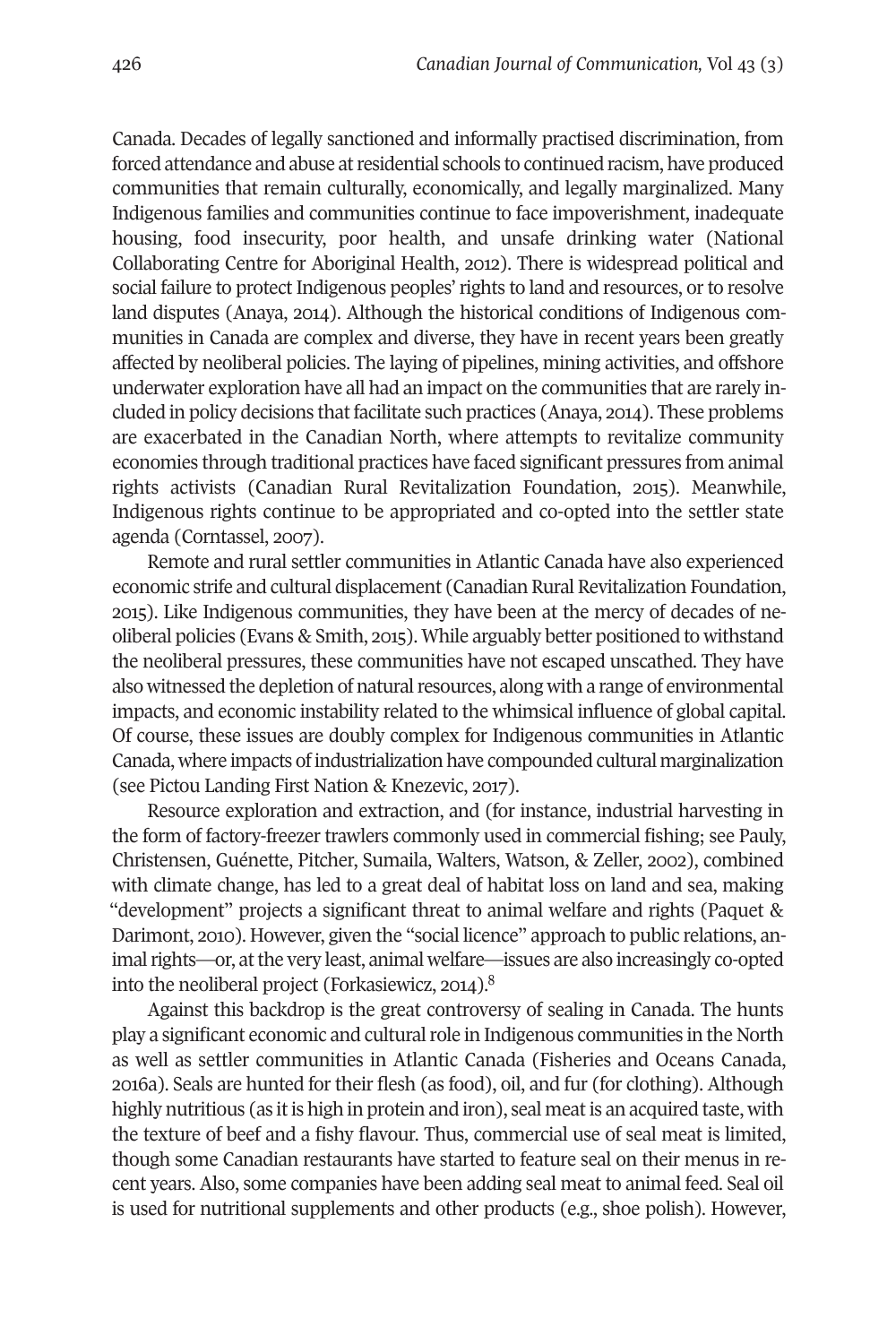seal fur is the main driver of commercial sealing and is featured in high-end fashion designs worldwide.

Indigenous sealing has been around for 10,000 years in Europe and 4,000 years in today's North America (Canadian Sealers Association, n.d.), and settlers have harvested seals in what is now Canada since the early 1500s (Canadian Sealers Association, n.d.). The average sealer today earns between a quarter and a third of their yearly income from sealing (Government of Canada, 2013). The federal government does not distinguish between Indigenous and settler hunters in these income statistics. The 2007 estimates for settler sealers in the Magdalene Islands, Québec, indicated thatthe average sealer earned about \$7,000 from sealing, for some 25 percent of their annual income (Côté & Pistor, 2007). These statistics suggest that many of those involved in sealing are living with relatively low annual incomes already.

Since the 1970s, the hunts have been a major part of animal rights activism, with involvement of high-profile groups like People for the Ethical Treatment of Animals (commonly known as PETA), the Sea Shepherd Society, the International Fund for Animal Welfare (IFAW), and Humane Society International (n.d.), which calls the hunt "the largest slaughter of marine mammals on Earth." It is of note that organizations with wider environmental agendas, such as Greenpeace and the World Wildlife Fund, support the seal hunt, and Greenpeace has even apologized for its past opposition. Whereas Humane Society International has repeatedly made statements saying it does not oppose Inuit sealing, the devil here is truly in the details—the society's statements always qualify that it is fine with "subsistence" Inuit hunting, but opposes commercial hunts (e.g., see MacNeil, 2014). Given that income sources in the North are incredibly scarce, this stance is misleading since Inuit in Canada hunt seal both for subsistence (food and clothing) and for commercial purposes.

Similarly, settler sealers have few other commercial opportunities. To illustrate this with an anecdote, the IFAW's documentary *Huntwatch* (Backlund, 2016) captures the IFAW film crew approaching a sealing vessel inAtlantic Canada and speaking with sealers. The film crew asks why sealers do what they do, and one of the sealers responds that they have to, as this is how they make a living. One of the film crew members says, "But it's just pocket money," to which the sealer replies, looking more worn down than angry, "Pocket money? Maybe for you guys." Meanwhile, the use of seal images has been a major part of fundraising efforts of organizations like the IFAW (Arnaquq-Baril, 2016; Knezevic, 2009; Troake, 2006). Blood on white snow makes for powerful visuals, and seals always look like they are "crying," though this is actually a biological response that prevents their eyes from freezing. Opposing the practice of seal hunting is very profitable for organizations in the business of raising money (Arnaquq-Baril, 2016; Knezevic, 2009; Troake, 2007). The cuteness of seals may explain why animal rights groups use the annual harvest of fewer than 100,000 seals in their marketing materials far more frequently than, for instance, the farming of mink. Mink are arguably not as cute as seals, but more than two million of them are killed every year in Canada alone (Statistics Canada, 2012).

In the past decade, the seal harvests in Canada have been significantly less than the total allowable catch set by the Department of Fisheries and Oceans (Fisheries and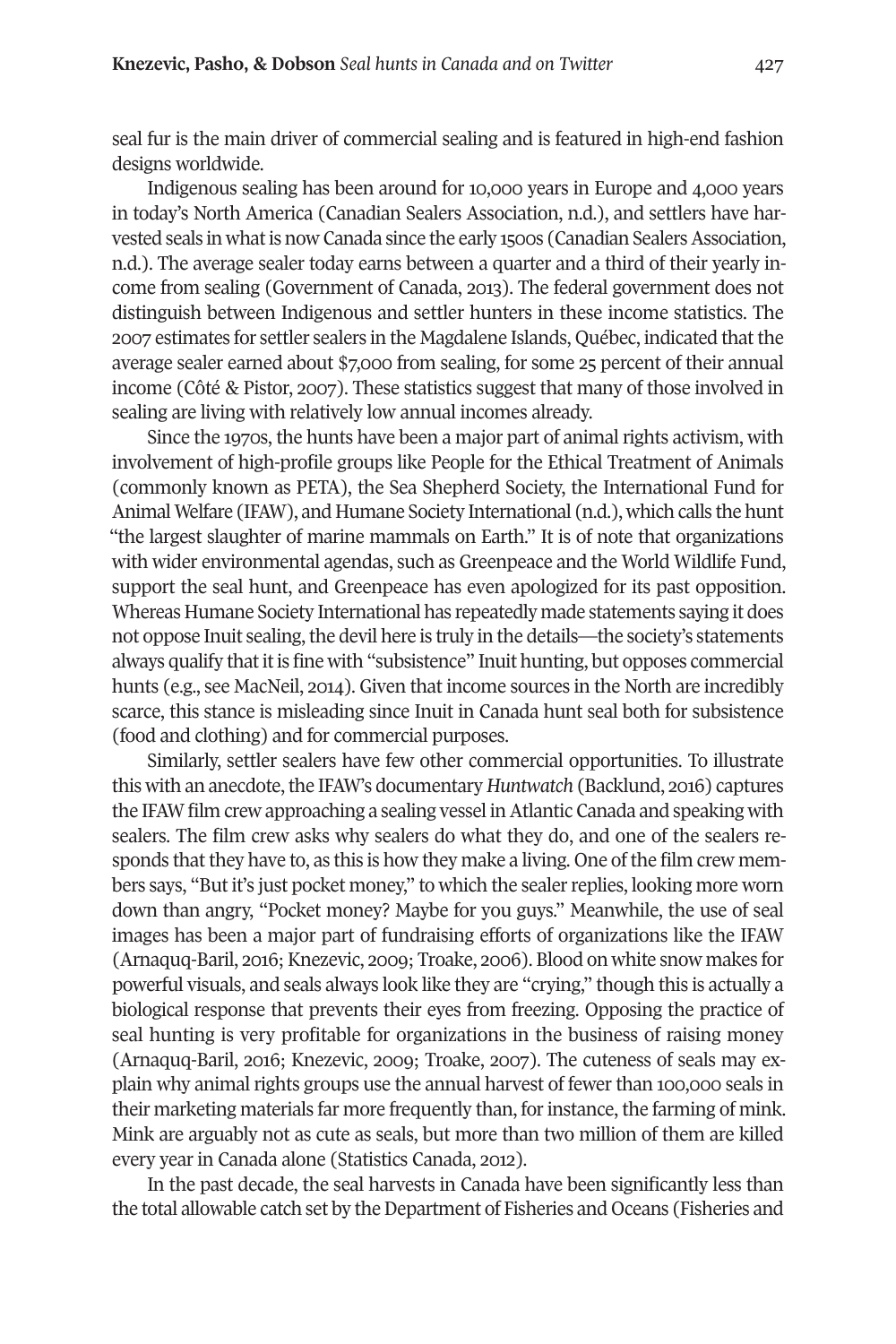Oceans Canada, 2016b). The vast majority of the harvest is harp seals, the [sp](#page-15-1)ecies highly prized for its fur. A small percentage of the seals harvested are grey seals.<sup>9</sup> Most of the quotas and regulations around sealing have been in place in Canada since 1971 to manage the scale of the hunts, as these have been accompanied by continued environmental assessments of the practice. Seals are far from endangered, with the harp seal population now estimated at 7.4 million animals (Fisheries and Oceans Canada, 2016b). Canada's Department of Fisheries and Oceans indicates that this is nearly six times the 1970s harp seal population (Fisheries and Oceans Canada, 2016b). Moreover, contrary to much anti-sealing material still showing young seals ("whitecoats") as victims, only adult seals can be harvested.

Despite these facts, activist groups and high-profile celebrities continue to characterize the hunts as barbaric and cruel. This positioning played out in the spring of 2017 when the Canadian government passed Bill S-208, declaring May 20 as Canada's new National Seal Products Day. The Hansard records of the debate on this bill show that Members of Parliament were enthusiastically in favour of recognizing the importance of the seal hunt to sealing communities. In response to the media announcing the news, however, Twitter witnessed tweets like this: "[W]hy not make product from the hides of useless government members that allow this useless, outdated and cruel slaughter" (user @fivo666).

The anti-sealing campaigns have been tremendously successful, culminating with the European Union's ban on the sale of seal products in 2009. This ban has had a significant impact on communities in Canada that had already been affected by decades of resettlement plans and resource extraction. Although in 2015 the European Union granted an exemption to seal products from Nunavut and extended the exemption to the Inuvialuit region in the Northwest Territories, the exemptions have largely been pointless, as the markets for seal products have already all but disappeared in Europe.

The next section turns to specifics of our study of Twitter content around #sealfie between 2014 and 2017, first discussing how we generated data for the study.

#### **Data and methods**

Prior to March 25, 2014, #sealfie was scarcely used. After that, increased use made #sealfie a novelty, causing Canadian media to cover the hashtag as "trending" (CBC, 2014). To trace the presence of the hashtag #sealfie on Twitter and the key moments when #sealfie was reported by the media as trending, we generated two data sets. First, we compiled a set of consecutive #sealfie tweets in the three days when the hashtag began to trend. Second, we generated a purposive sample of the most controversial tweets with this hashtag. Looking at Twitter data alone proved to have many limitations, because many key tweets had been removed either by the users or by Twitter (if reported as abusive). Consequently, we decided that the most effective way to understand the hashtag was to use a combination of a small subset oftweets and a purposive sample of what seemed like the most controversial tweets.

The Twitter trending algorithm identifies topics that are popular now, as opposed to longer day-trends in hashtag use. Twitter (n.d.) explains "trends" as follows:

Trends are determined by an algorithm and, by default, are tailored for you based on who you follow, your interests, and your location. This algo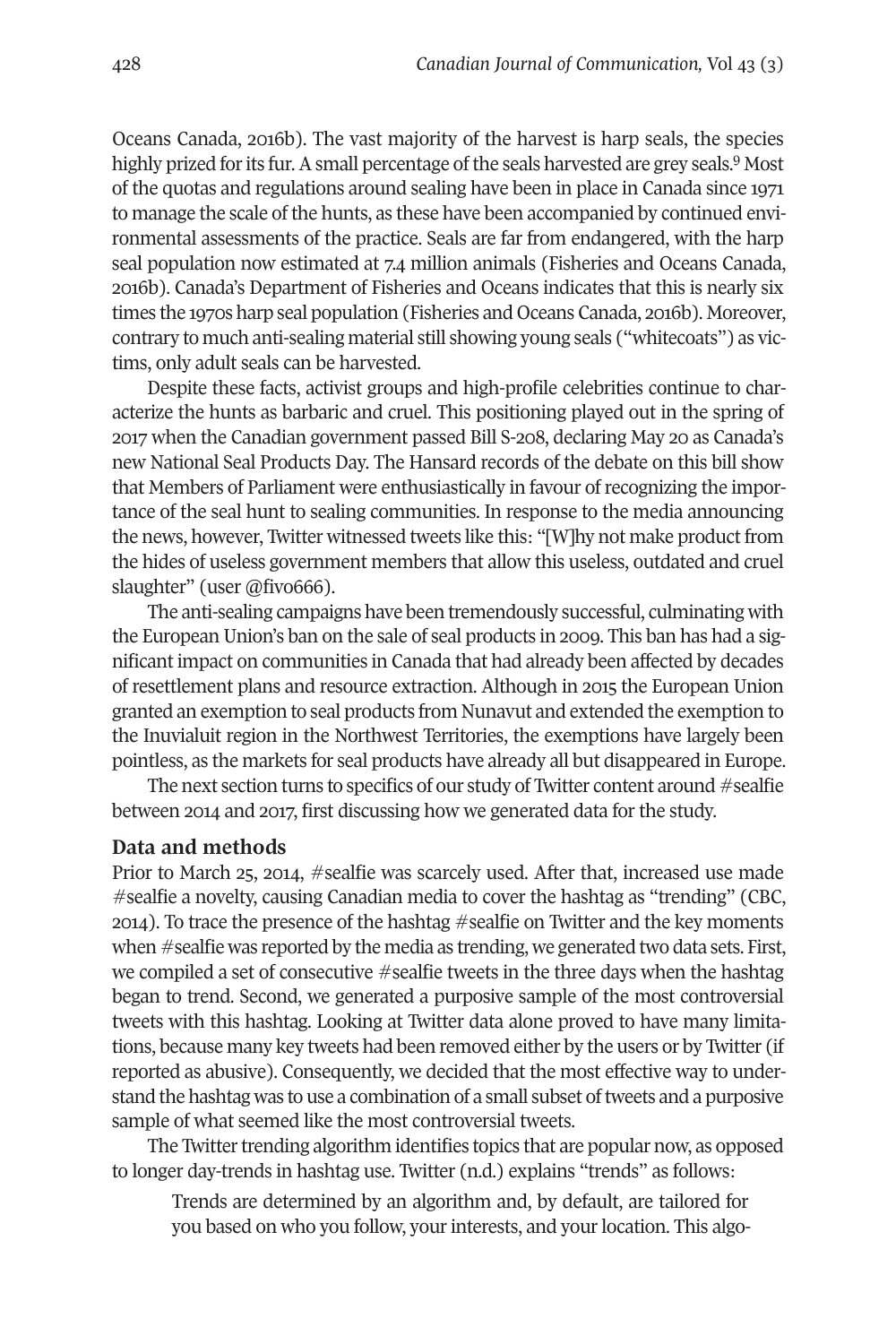rithm identifies topics that are popular *now*, rather than topics that have been popular for a while or on a daily basis, to help you discover the hottest *emerging* topics of discussion on Twitter. (para. 3, italics added)

Extending the search beyond Twitter and focusing on a selection of tweets reproduced in other online media, allowed for a qualitative analysis of the most prominent messages associated with the hashtag.

The small subset of tweets is a chronological snapshot of the tweets still available on Twitter that details the origin of #sealfie, beginning with the tweet first associated with the movement. On June 29, 2017, we searched  $#$ sealfie on Twitter, through a web browser in incognito mode. The first tweet associated with the #sealfie movement was a March 25, 2014, link to a CBC article posted by @LeilaBeaudoin, NTV reporter from St. John's, Newfoundland. The hashtag had been used before, starting in December of 2012, by users posting pictures of themselves with seals in the background, something that continues to sporadically happen on this Twitter feed. However, the use of the hashtag for political purposes starts with @LeilaBeaudoin's tweet. We selected 100 consecutive tweets (starting with the original @LeilaBeaudoin tweet) that are still available and were posted between March 25 and 27, 2014, (*N* = 100). We analyzed these messages for content, and counted their retweet and "likes." As mentioned, we examined 100 tweets between these dates, omitting all retweets to reduce redundancy, since the retweet count captures the total number of retweets. Out of these tweets, we dismissed six from the analysis: three of these were unrelated to the debate, and three were from spam/bot accounts. The tweets we included in this data set thus  $total\ 94\ (n = 94).$ 

The latter, purposive data set includes a wide range of news coverage of the  $\#$ sealfie movement on Twitter, including deleted tweets. We collected screenshots of these reproduced tweets and applied discourse analysis to this purposive sample. We also looked through all available tweets associated with the hashtag to ensure our sampling did not omit any other crucial moments in the #sealfie discussion.

#### **Findings**

The total number of tweets identified for the first data set  $(n = 94)$  is a retrospective snapshot of what remains of the publicly available #sealfie tweets. The dates cover the first three days of the increased use of the hashtag on Twitter. Despite the low number oftweets in the sample, Twitteridentified the hashtag as historically novel, novelty being a component of Twitter's "trending" algorithm. The number of tweets with #sealfie the year prior (March 24, 2013, to March 24, 2014) was a total of 107. The historical novelty of the hashtag is thus evident (one year: March 24, 2013–March 24, 2014: 107 tweets; three days: March 25, 2014–March 27, 2014: 100 tweets).

In those first 94 tweets the beginning of a movement can be observed, with images and messages demonstrating the Inuit and non-Indigenous use of seal meat and skins. The hashtag began to trend with the March 25, 2014, tweet by @LeilaBeaudoin, the NTV reporter. This tweet read: "Artist uses #Seal fur to create portrait of @TheEllenShow #Sealfie #newfoundland" and linked to a piece about a Newfoundland visual artist, Rodney Mercer, who had produced a portrait of Ellen DeGeneres on sealskin. @LeilaBeaudoin's original tweet garnered a total of 13 retweets and 8 "likes."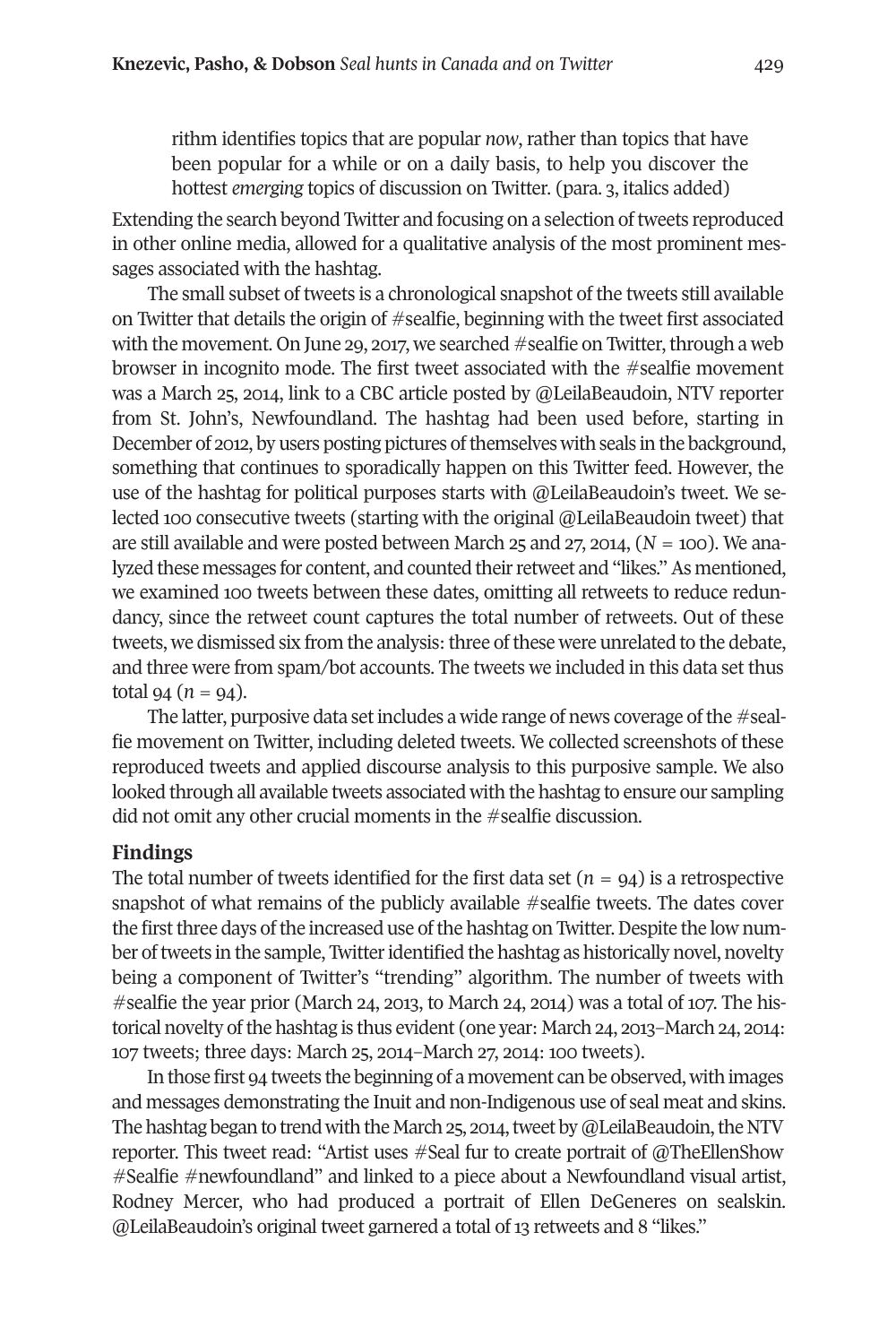@OnThinIce, a project that addresses emergencies and disasters for persons with disabilities in Canada's North, replied to this tweet the same day with "@LeilaBeaudoin" #Sealfie is our new favourite #hashtag. Thank you for your cleverness!" What we see in these first tweets are examples of early adopters of #sealfie, as a protest marker against DeGeneres' product placement stunt. Afterthat there was a gradual uptake of the hashtag on March 25, 2014, and then 29 hours after @LeilaBeaudoin's initial tweet, Inuit filmmaker @Alathea\_Aggiuq (Alathea Arnaquq-Baril) tweeted her #sealfie, which further boosted the hashtag with 847 retweets and 988 "likes." This tweet launched the #sealfie movementinto the "trending" realm, with tweets per day climbing into the hundreds in the days following.

Among the 94 tweets initially analyzed, all tweets were supportive of the human/Indigenous right to hunt seal, and  $42$  mentioned @TheEllenShow directly in their tweet. Fifty-one of the tweets included a photo, the most popular being a "selfie" with a seal product (boots, clothing). These #sealfies came from outside the Canadian North too; for example, on March 27, 2014, a user from Finland tweeted their support of the #se[al](#page-15-2)fie movement. Later this same day, around 1:55PM EST, #sealfie was trending on Twitter.<sup>10</sup>

Although the hashtag was first used by a reporter for a non-Indigenous news source in Newfoundland and used in relation to a non-Indigenous artist, it quickly evolved into a space for dispelling myths not only about Inuit sealing, but also about Inuit life more generally. Moreover, the non-Indigenous origin of the tweets and the hashtag's immediate uptake by Inuit activists, as well as the consequent and continued posting by both Inuit and non-Indigenous activists and supporters, show an interesting political alignment, if not quite an alliance—the creation of an "issue public." These groups of posters do not necessarily join forces on Twitter, as there is no obvious convergence of the discourse taking place. Rather, they coalesce around an issue and peacefully coexist, motivated by the need to dispel myths about sealing, albeit in different historical and geographical contexts.

However, a closer look at the tweets exposes the reductionist nature of Twitter debates, as no real dialogue takes place in relation to #sealfie. Although #sealfie was meant to dispel myths and reveal the sealing communities' perspectives on seal hunting by engaging animal rights activists, the data show that there was little engagement in meaningful conversation. For instance, tweets collected for our purposive sample include a May 15, 2014, tweet by @loridowney3 that contains a meme of the digital feline celebrity Grumpy Cat, with the text "[S]ome people just need a hug…around their neck…with a rope." The meme is accompanied by this message: "[N]eed a hug hunters? #sealfie posters? Zookepers?" This example and others analyzed show little evidence of meaningful engagement. Instead of engaging in conversation, users turn to attacks.

The comments section responding to  $#$  sealfie tweets further reveals the backlash that erupted from self-proclaimed animal rights activists. Several tweets were abusive, and many included personal attacks against the users posting "sealfies"—as previously mentioned, most of these have since been reported and removed, although we included them in our purposive sample.

The Tanya Tagaq controversy is perhaps the most startling example of this backlash, making it a key component of our purposive sample. On March 28, 2014, Tagaq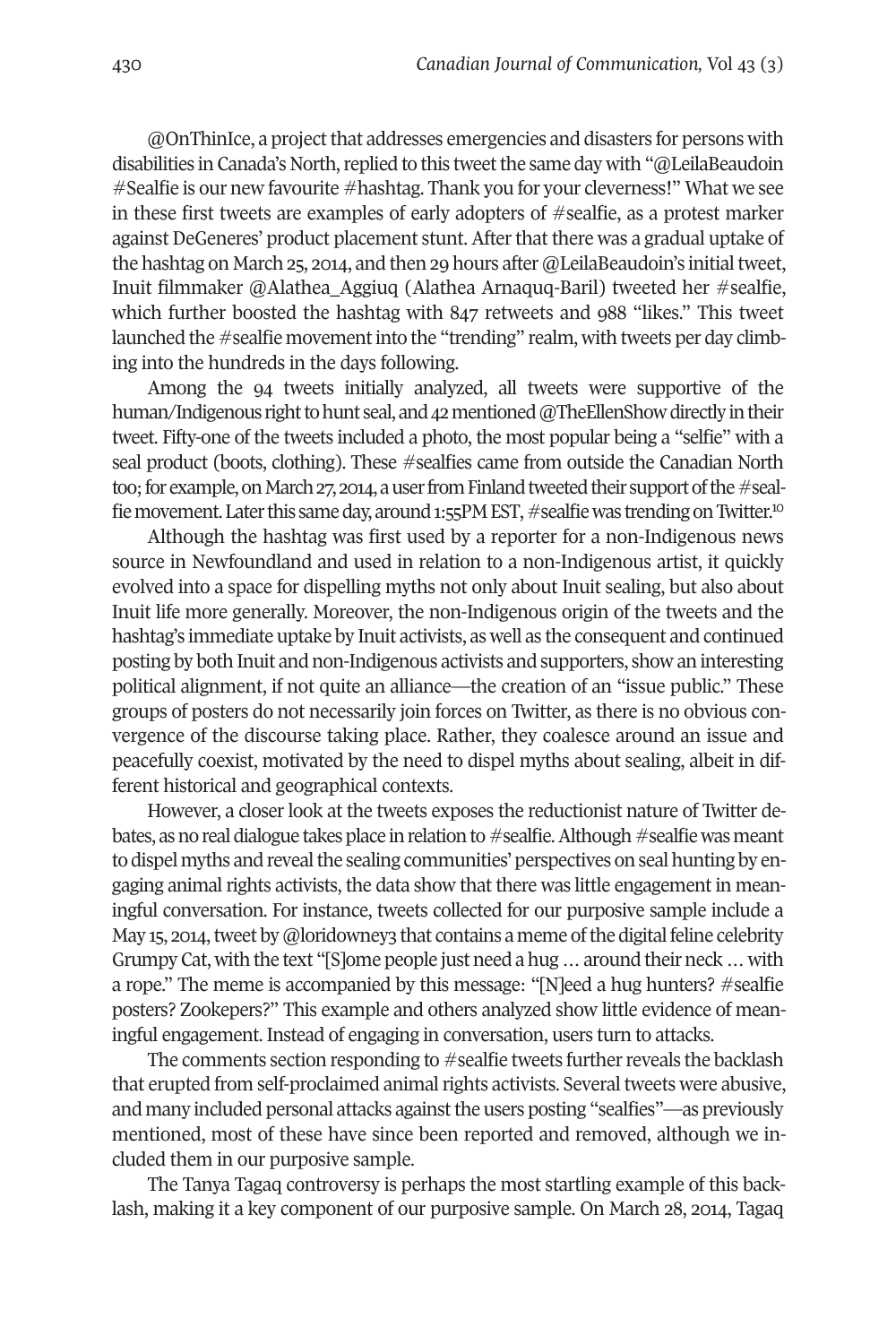posted the image of her baby next to a seal carcass. The backlash was immediate. Tagaq's "sealfie" has since been deleted by the user. Many replies to Tagaq's tweet were reported as abusive and thus deleted. However, as this was a critical point for #sealfie discussions, screenshots and remnants from the tweet remain online, which we have obtained from news media coverage to include in our purposive sample. We examine this key moment—the one that received the most media coverage—to dig deeper into the #sealfie discussion.

Realizing that some of what follows may be uncomfortable to read, we find it important to demonstrate just how harsh the public discourse around Indigeneity can be. One Twitter user, @PricelessBiach, linked to Tagaq's tweet with this message "Wow … Pretty SICK 2 take a pic of a baby laying next 2 a bludgeoned baby seal then actually POST it 4 all 2 see." The tweet garnered dozens of replies, including this from @iluvfelines, "This bitch gives Canadian women a bad name!! I find this picture vile and disgusting!! So is the tweeter!!" which prompted @PricelessBiach to reply: "She's absolutely THE most disgusting thing breathing, who doesn't even deserve that privilege, feel bad 4 baby."

Other responses—like this one from @ROCKYC13, "[J]ust when I thought that I've seen it all, a new heartless, mindless, total piece of scum shit comes out of their hole," and, from @Canine\_Rights, "[A]nother Inuit tradition we are supposed to be OK with? They are savages plain and simple"—are just a sample of the abuse hurled at Tagaq. This included death threats, calls to have her baby taken from her, and tweets questioning her mental health and ability to be a mother.As the controversy escalated with threats and hate messages hurled at Tagaq, she was forced to eventually remove her original tweet.

While they comprise a minority of the  $#$  sealfie tweets and replies, abusive tweets like the ones directed at Tagaq are numerous, although there is no reliable way to give an exact figure. These tweets and replies are supposedly expressing concern for animal rights while positioning themselves as being against "savage" human practices. We by no means suggest that these messages are representative of animal rights discourse, and no formal animal rights organization engaged in such attacks, but the users seem convinced that they are defending animal rights in their tweets. The  $\#$ sealfie supporters, in contrast, attempt to demonstrate the harsh realities of life in the North, made harsher by the historical and ongoing treatment of Indigenous people by what is now Canada, and assert the Inuit right to maintain traditional cultural practices. While both positions are about rights, the posters seem to be talking past each other. This becomes even more obvious when one ventures beyond #sealfie and finds another hashtag on Twitter, #sealhunt. This hashtag anchors pro–animal rights tweets that push for sealing to end. While in 2016 #sealfie made references to the documentary *Angry Inuk*, users of #sealhunt discussed the 2016 IFAW documentary *Huntwatch* (Backlund, 2016)*.* Neither are talking to the other, with each movement deliberating based on their own source material.

Twitter, thus, offers little opportunity for dialogue. To be sure, #sealfie users have managed to rally an entire movement under this hashtag, a movement that includes Inuit activists and settler supporters of sealing. But the hashtag has failed to change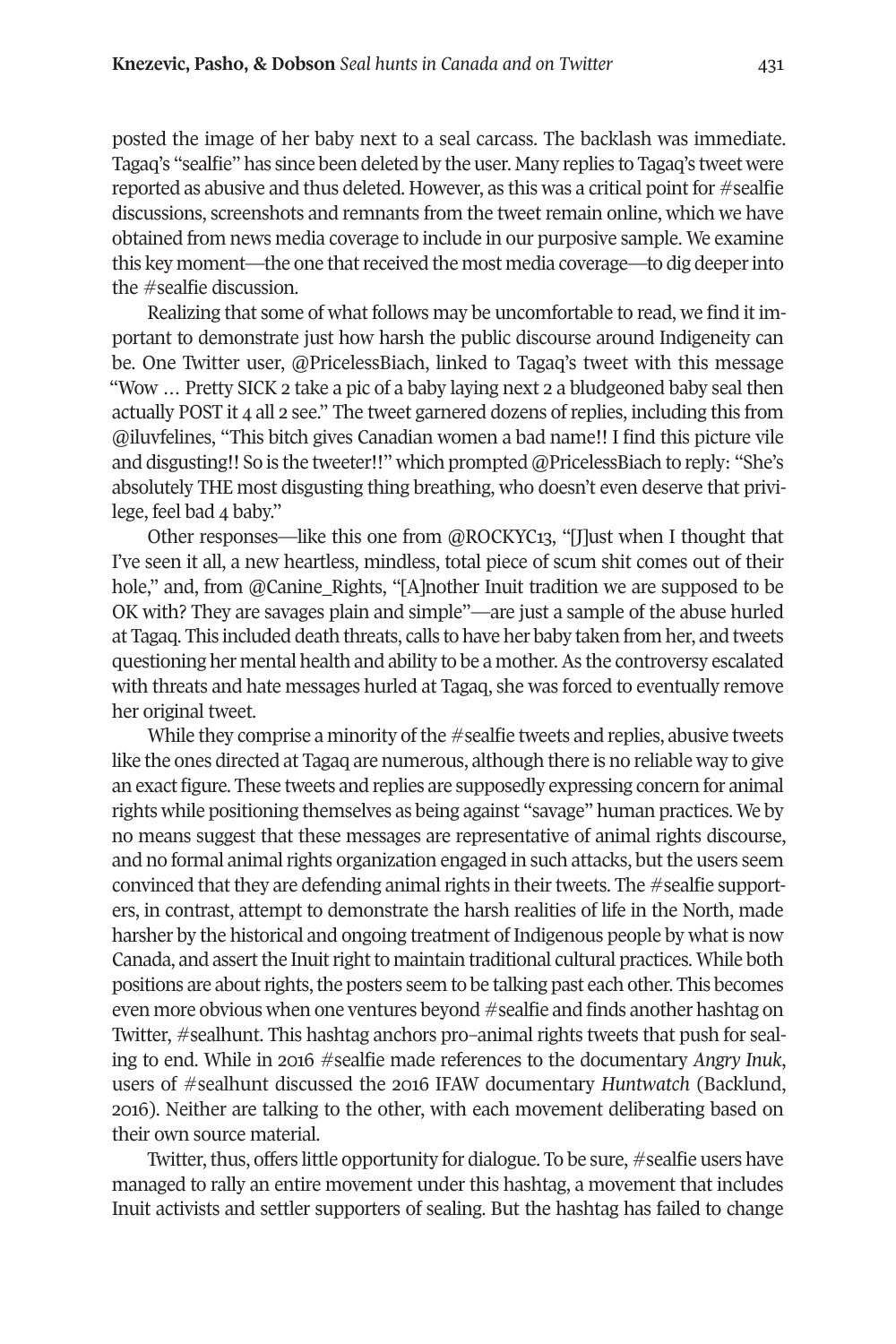the conversation with the opponents of sealing. There are instances of earnest attempts to engage the anti-sealing supporters, like the tweet by @LetiaObed on April 20, 2017. The tweet was in response to actor Gillian Anderson's call to the Canadian prime minister to end commercial seal hunts, which stated that "climate change is already decimating ice-dependent seals," in contradiction to the official estimates of seal populations as discussed above. @LetiaObed offered a thoughtful and carefully articulated reflection that included this statement:

There are many people in Canada (native and non-native) who harvest seals and make this a part of their traditional lifestyle and diet … And we even want to participate in national and international markets and trade this ethical, natural product (meat, skin, oil, etc.). This will allow our currently economically depressed regions in Canada to increase our potential to enhance prosperity … Encourage and enhance prosperity! End cultural prejudice!

This tweet, however, received no reaction—either from Anderson or anyone else, and had garnered only two retweets by the day we collected a screenshot of it, four weeks later, on May 18, 2017. The tweet has since been removed from @LetiaObed's feed, for reasons unknown to us.

#### **Discussion**

The hashtag  $\#$ sealfie is a site of three notable dynamics. First, the hashtag offers a way for Indigenous activists to organize online and capitalize on what Callison and Hermida (2015) describe as "resonance"—a process that allows for collective identity to emerge as multiple voices converge around an issue, giving rise to an online "issue public" (Dahlberg Grundberg & Lindgren, 2014). The second dynamic, closely linked to resonance, is the strategic alignment of Indigenous and settler sealing communities on Twitter. Although far from enmeshed, these two sets of communities coexist connected by the hashtag, and only occasionally acknowledge each other's presence on Twitter. The challenges experienced by these communities are vastly different, but the threat that animal rights groups present to their practices and livelihoods is the same, producing the ideal conditions for this hashtag to generate an "issue public." The third notable dynamic is where we see the limitations of Twitter, as our study suggests that the nature of tweets can prevent substantial debate from taking place while driving political wedges deeper and failing to challenge the neoliberal order. It is this latter aspect of #sealfie that we focus on in our discussion.

Hawkins and Silver (2017) suggest that "functionalities of Web 2.0" amplified the voices of Inuit communities in the #sealfie case. But the results of that amplification are questionable. The minimal engagement of animal rights activists with the hashtag indicates that the simplified discourse of short social media tweets failed to facilitate meaningful dialogue, with #sealfie generating little more than uptake by those already drawn to the hashtag. These voices were given a platform, but were not heard by those who wield a great deal of powerin political discussions of sealing. This finding supports Waller, Dreher, and McCallum's (2015) findings that the mere ability to voice concerns does not imply political influence. Neither Ellen DeGeneres nor the Humane Society of the United States engaged with #sealfie.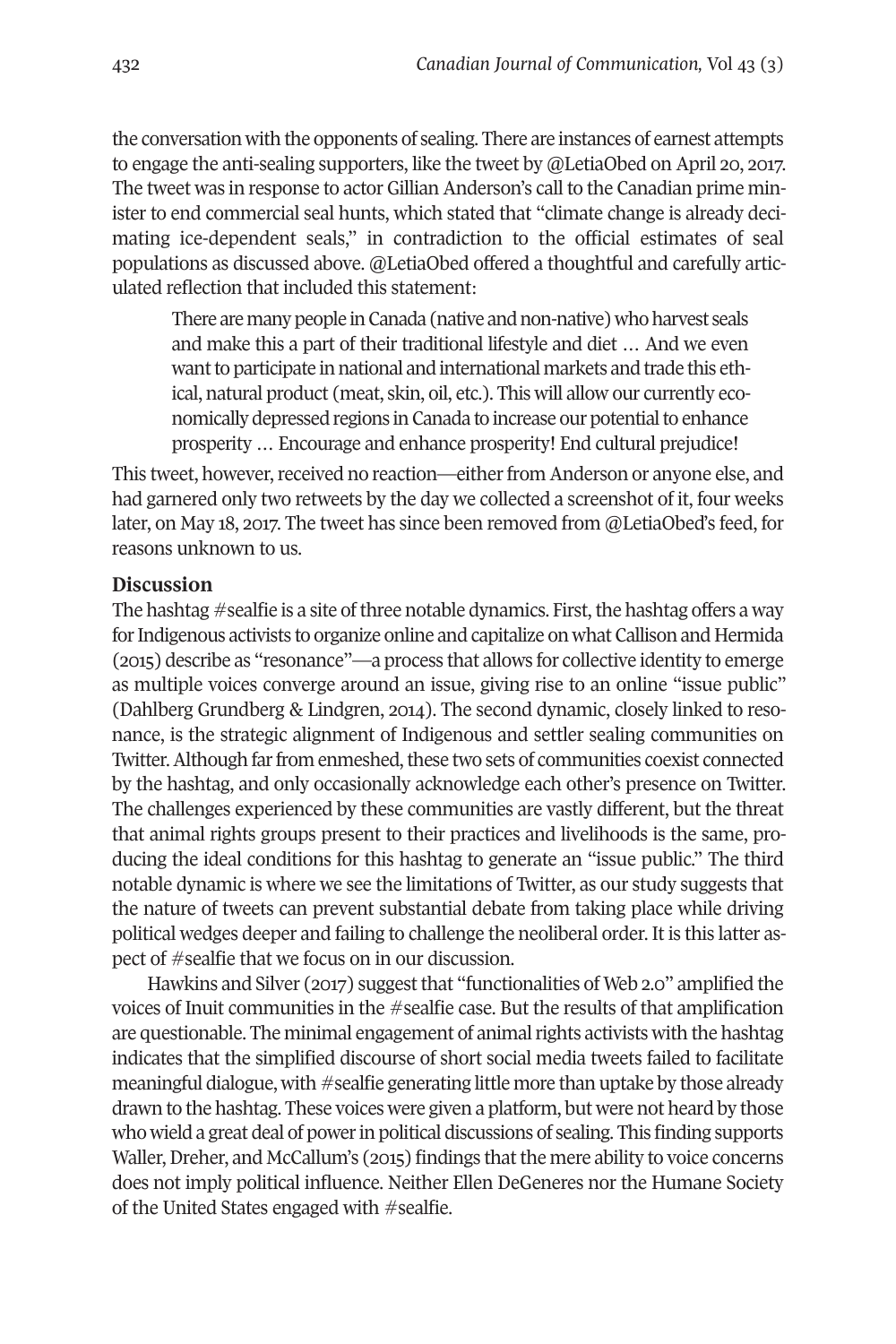Where animal rights activists did engage, they did so as individuals, and not representing the highly organized animal rights groups like the Humane Society of the United States—groups that simply ignored #sealfie, effectively silencing it. The few animal rights activists who did engage did so in a misinformed and anger-fueled manner. Casting sealers as barbarians, the animal rights activists who utilized #sealfie played the role of bigoted, unreasonable trolls who appeared to value animals more than humans. The failure of the broader animal rights community to engage with this hashtag presents a missed opportunity, since leaving the discussion to a handful of activists with extreme views led to the animal rights discourse appearing racist—by default, if not by design. As much as social media can amplify voices from the margins, it can similarly amplify discriminatory positions and stereotypes (Awan, 2014; Dobson & Knezevic, 2018; Lim, 2017; Otenyo, 2017). As Milner (2013) suggests, "[W]hile participatory media can inspire polyvocal engagement with public discourse, they also provide enough customizable information that users can find whatever they want whenever they want it" (p. 2362). These echo chambers, Milner notes, are a result of a boomerang effect, where "the wealth of public discourse on sites like Twitter, reddit, Tumblr, and YouTube might lead users to seek and engage only opinion-confirming content" (p. 2362). Milner describes the rise of 99 percent social media content, which promoted the Occupy Wall Street movement beginning in 2011 and alluded to the notion that 99 percent of the population work to make the top 1 percent richer. Those opposing the movement did not engage with 99 percent social media content, but instead launched "53 percent" social media threads, based on the suggestion that only 53 percent of Americans pay income tax. Instead of debating 99 percent claims, the opponents simply created a parallel discourse that did not require any engagement between opposing opinions. Similarly, #blacklivesmatter—intended to amplify awareness of and discussion about police brutality aimed at racialized minorities in the United States and beyond—saw a reaction in the form of #bluelivesmatter, in support of police forces.

What was strikingly left out of the #sealfie "debate" on Twitter was the wider set of neoliberal policies that continues to both economically marginalize Indigenous as well as rural and remote settler communities, and also cause irreparable damage to wildlife habitat through continued resource exploration and exploitation. Neoliberal policies have a directimpact on animal welfare, with a World Trade Organization panel, for example, ruling that the U.S. could not reject imports of shrimp for using turtlekilling nets (Berger, 1999). Further, some argue that economic interests and promotional culture have appropriated animal rights discourse for a neoliberal agenda, including the promotion of foods such as "free range" eggs and other products that actually come from animals that are still living and suffering in extremely poor conditions (Williams, 2015).

The #sealfie controversy revealed a similar intersection of economic interests, promotional culture, and animalrights discourse, since many celebrities and large corporations align themselves with anti–seal hunt organizations (Lennon, 2010). This gives them the appearance of being environmentally friendly and concerned with the welfare of animals, despite often being complicit in other, much more harmful and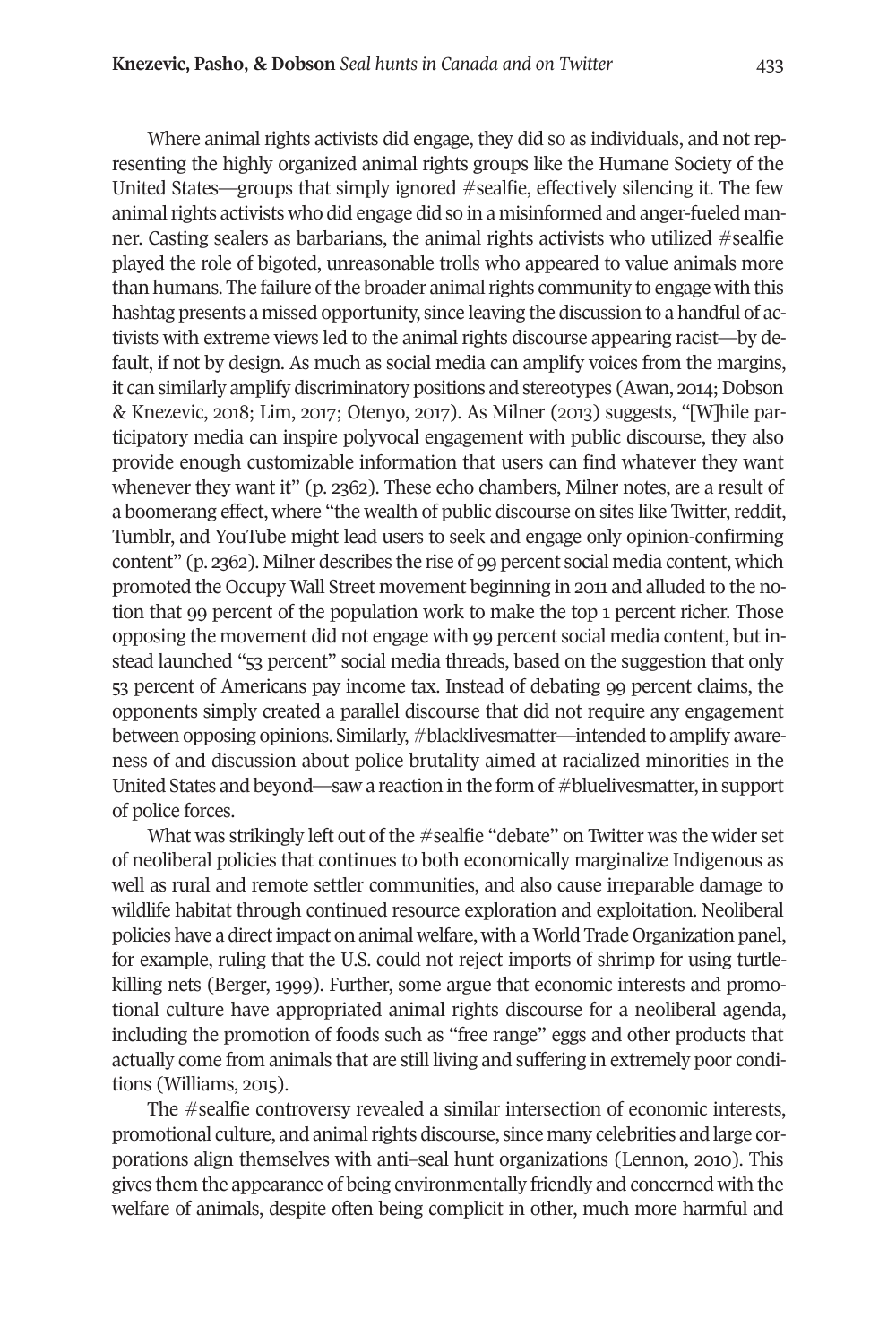environmentally destructive processes and practices (Bailey, 2007). Chomsky (1989) writes of the "bounds of the expressible" or the spectrums of opinions that are acceptable even when representing "lesser degrees of allegiance to required truths" (p. 48). Put differently, Chomsky suggests that liberal capitalism allows, and even encourages, a range of opinions as long as they do not challenge the premises ofthe capitalist order. Reminiscent of this, social media in the #sealfie case can reassure us that we live in a society where debate is possible and allowed, but such debates are limited to discussions that do not challenge the fundamental social and economic order. On this point Kahn and Kellner (2004) deserve to be quoted at length:

[T]he new information and communication technologies are indeed revolutionary. To a meaningful extent, they constitute a dramatic transformation of everyday life that is presently being constructed and enacted by internet subcultures. Yet, this transformation has often been a revolution that also promotes and disseminates the capitalist consumer society, individualism and competition … (p. 93)

The dispute between advocates of sealers' rights, Indigenous rights, and animal rights is an important ethical debate, but the discourse on Twitter has nonetheless missed the core ofthe problem, which has to do with how neoliberal policies and practices continue to marginalize Indigenous communities, rural and remote settler communities, and non-human animals—for the benefit of economic capital. The failure of animal rights activists to firmly challenge neoliberal policies and practices and instead focus on a relatively small number of commercial sealers (fewer than 10,000 licences and only about 1,000 "active" sealers in 2016; see Lafrance, 2017) has made them vulnerable to critics who question their intentions. The polarizing politics of sealing thus end up serving as a sleight of hand in the service of neoliberalism. Sealers and animal rights activists are pitted against each other, expending energy on fighting each other's position, butthis also places the much biggerthreat of neoliberal practices into the background. The hashtag #sealfie, while undeniably providing space for online mobilization, remains limited in its ability to challenge the greatest threats to sealing communities and particularly Indigenous communities—that of continued human and environmental exploitation.

#### **Conclusion**

The #sealfie controversy sheds a critical light on the ability of social media to facilitate sound political debate. This case shows that the oversimplified discourse cultivated in social media can detract activist groups from the systemic challenges. This is not a normative observation—it simply highlights that in this particular case, the fundamental concerns with neoliberal policies and resource development were dropped from the discussion, as the participants in this debate mostly ignored the larger, systemic challenges they face.

Although #sealfie itself generated opportunity, in that it has provided a platform that allows defenders of sealing to come together, it is difficult to assess whether it has had much impact beyond that. Clearly, no deliberative dialogue (see Mitchell & Lim, 2018) took place where opposing views could be discussed, mutually understood, or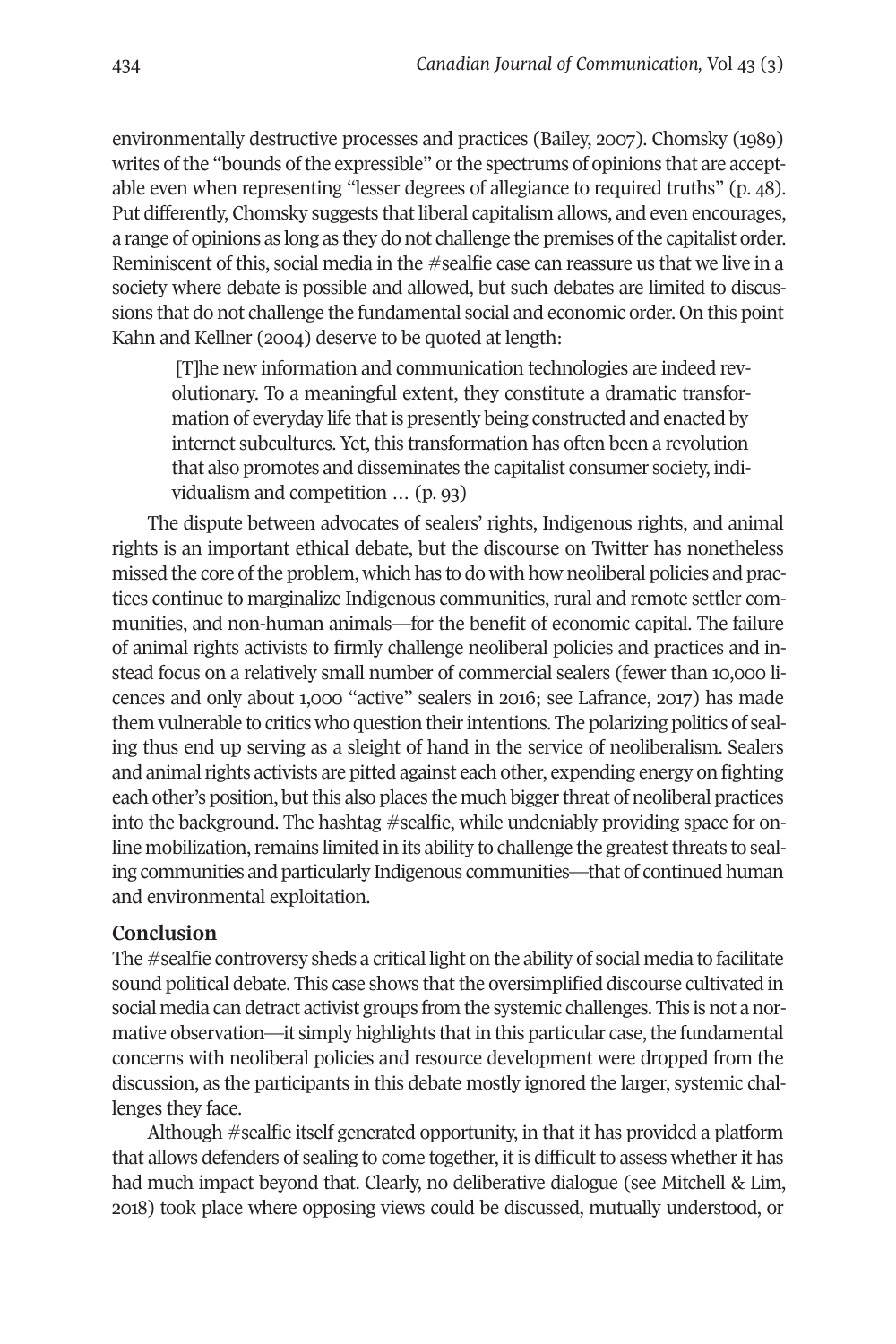reconciled. Indirectly, however, it is possible that legacy media's coverage of #sealfie has helped to raise awareness of the issues surrounding sealing in Canada. The legacy media content considered in this study seemed forthe most part sympathetic of #sealfie and especially of Tagaq, but backing up this observation would require a more systematic examination of the media coverage than what we were able to do in this project.

Moreover, it remains to be seen whether any increase in awareness resulting from #sealfie can also lead to political and policy change. As a spontaneous, grass-roots activity, #sealfie may not have much influence in the long run, especially when up against sustained and deliberate organizational infrastructure afforded to social media presence of such entities as the Humane Society of the United States and Ellen DeGeneres.

A deeper interpretation of #sealfie would require us to delve more deliberately into Indigenous-settler relations, histories of colonialism (and its spawn, neoliberalism), environmental justice and environmental racism, and animal rights discourse, as well as the neoliberalization of the broader environmental movement. This is much more than can be accomplished in a single article. However, the case we present here speaks to all of those issues in very practical terms. The ultimate tension here is not so much about human versus animal rights. Instead, it is between the voices of activists whose lifestyles have not been affected by the European Union's seal product ban, and the voices of those who have already lost much after the ban and stand to lose even more with the shrinking fur markets. Obscuring this neoliberal economic reality in online discussions may constitute Twitter's greatest shortcoming.

#### <span id="page-14-1"></span><span id="page-14-0"></span>**Notes**

1. The terms "seal hunt," "seal hunts," and "sealing" are used interchangeably in discussions of the practice. We use the terms interchangeably here as well.

2. To "trend" on Twitter refers to a hashtag-driven topic that suddenly surges in popularity; see below for more detail.

<span id="page-14-2"></span>3. Launched in 2012,Idle No More (2018) is an Indigenous movementin Canada that aims to strengthen Indigenous sovereignty and pressure the Canadian government to respect treaties. See [http://](http://www.idlenomore.ca) [www.idlenomore.ca](http://www.idlenomore.ca) .

<span id="page-14-3"></span>4. The tweet generated a total of \$3 million (\$1 for every retweet), and Samsung donated the other half of that total to St. Jude's Children's Hospital in Memphis, Tennessee.

<span id="page-14-4"></span>5. The term "settler" is commonly used to describe those who live in Canada but are not Indigenous (First Nations, Inuit, or Metis). This includes both descendants of colonial settlers and more recent immigrants to Canada.

<span id="page-14-5"></span>6. Today's human rights documents have many historical precedents, from the Magna Carta in 1215 to the English Bill of Rights in 1689, France's Declaration of the Rights of Man and of the Citizen in 1789, and the U.S. Constitution and Bill of Rights in 1791. These are often presented as the precursors to many of today's human rights documents. However, most of these documents, when implemented, resulted in policy that excluded women, persons of colour, and a range of social, religious, economic, and political groups. In 1919, the International Labour Organization was established as an agency of the UN to oversee treaties protecting the health and safety of workers (Nickel, Pogge, Smith, & Wenar, 2013), starting a move toward more inclusive rights policies.

<span id="page-14-6"></span>7. We use the terms "neoliberal" and "neoliberalism" to describe the wide set of practices and policies that have been advanced in recent decades, particularly since the 1980s Reagan-Thatcher era, and even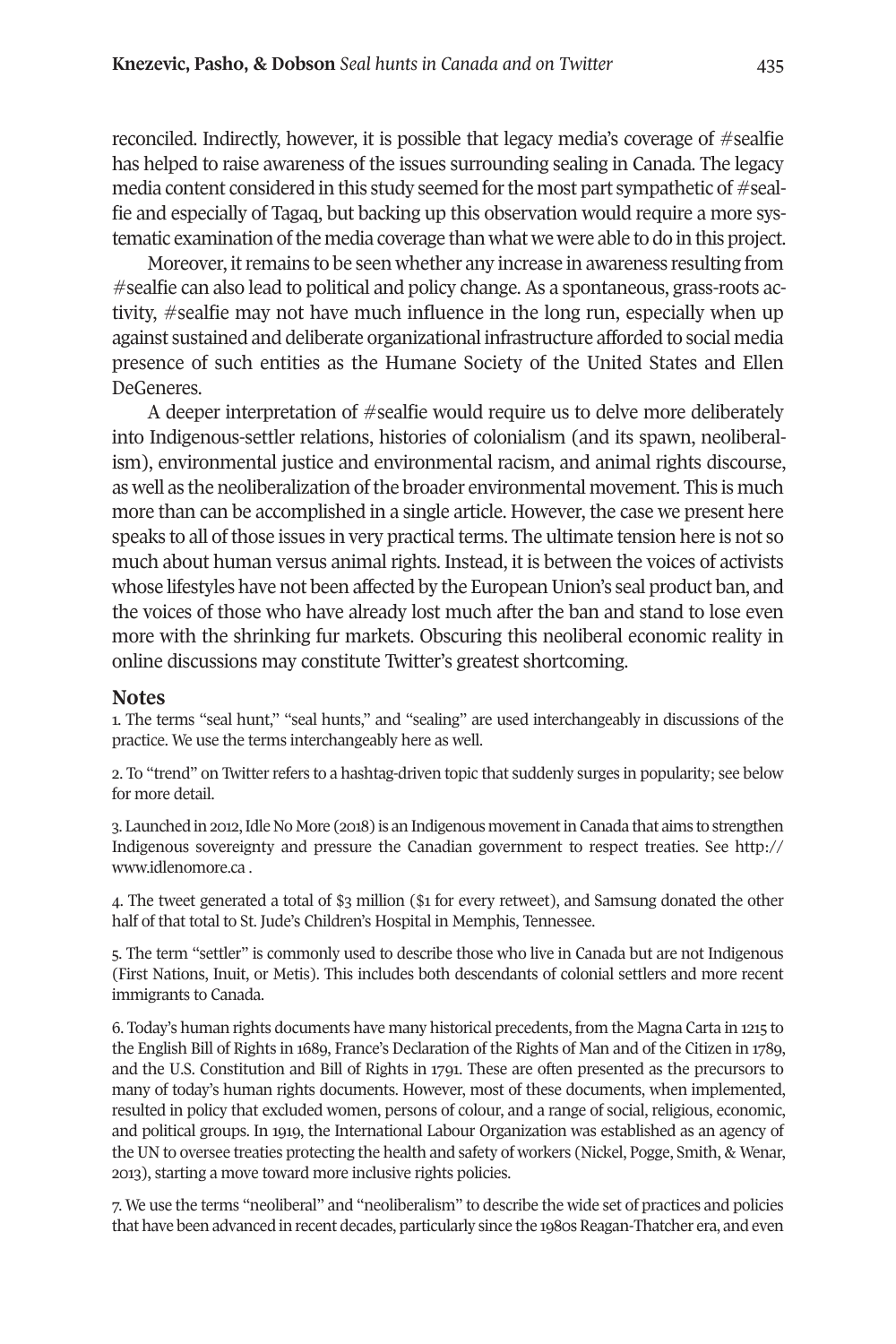more so since the 1990s introduction of the World Trade Organization and related multilateral trade agreements. Harvey (2007) has defined neoliberalism as:

> <span id="page-15-2"></span><span id="page-15-1"></span><span id="page-15-0"></span>[A] theory of political economic practices that proposes that human well-being can best be advanced by liberating individual entrepreneurial freedoms and skills within an institutional framework characterized by strong private property rights, free markets, and free trade. The role of the state is to create and preserve an institutional framework appropriate to such practices. (p. 2)

8. *Social licence* has in recent years been used to refer to efforts by governments and corporations to align practices and policies with public opinion. It also refers to public relations practices used to appease the public by creating the impression of such alignment (see Demuijnck & Fasterling, 2016).

9. Canada's Department of Fisheries and Oceans is also considering a grey seal cull, though so far no plans have been made to implement one. The reason for such a cull is the ongoing work to recover Atlantic cod stocks, which collapsed in the 1980s. According to Fisheries and Oceans Canada (2016c), "While much research remains to be done, the lack of cod recovery in the southern Gulf of St. Lawrence appears to be due to high mortality among larger cod. Predation by grey seals may account for up to 50 percent of this natural mortality, making them a major factor limiting the recovery of this cod stock" (para. 2).

10. Confirmed by @LeilaBeaudoin's tweet: "Pumped to see my #Sealfie hashtag is trending. Exciting. Show your fur people! #sealhunt." Dated 03/27/2014 2:55PM EST.

#### **References**

- Adams, Carol J. (2000). *The sexual politics of meat: A feminist-vegetarian critical theory* (10th anniversary ed.). New York, NY: Continuum.
- Amnesty International. (2015, July 23). UN human rights report shows that Canada is failing Indigenous peoples [Press release]. URL: [http://www.amnesty.ca/news/public-statements](http://www.amnesty.ca/news/public-statements/joint-press-release/un-human-rights-report-shows-that-canada-is-failing ) [/joint-press-release/un-human-rights-report-shows-that-canada-is-failing](http://www.amnesty.ca/news/public-statements/joint-press-release/un-human-rights-report-shows-that-canada-is-failing ) [February 27, 2018].
- Anaya, James. (2014). *The situation of Indigenous peoples in Canada.* Report of the Special United Nations Rapporteur on the Rights of Indigenous Peoples. United Nations Human Rights Council, 27th session. Document A/HRC/27/52/Add.2.
- Arnaquq-Baril, Alethea (Director). (2016). *Angry Inuk* [Motion picture]. Montréal, QC: National Film Board of Canada.
- Awan, Imran. (2014). Islamophobia and Twitter: A typology of online hate against Muslims on social media. *Policy and Internet, 6*(2), 133–150.
- Backlund, Brant (Director). (2016). *Huntwatch* [Motion picture]. Yarmouth, MA: International Fund for Animal Welfare.
- Bailey, Cathryn (2007). "Africa begins at the Pyrenees": Moral outrage, hypocrisy, and the Spanish bullfight. *Ethics and the Environment, 12*(1), 23–37.
- Berger, Joseph Robert. (1999). Unilateral trade measures to conserve the world's living resources: An environmental breakthrough forthe GATT in the WTO sea turtle case. *Columbia Journal of Environmental Law, 24*(2), 355–412.
- Callison, Candis, & Hermida, Alfred. (2015). Dissent and resonance: #IdleNoMore as an emergent middle ground. *Canadian Journal of Communication, 40*(4), 695–716.
- Canadian Rural Revitalization Foundation. (2015). *State of rural Canada*. URL: [http://sorc.crrf.ca](http://sorc.crrf.ca ) [January 26, 2018].
- Canadian Sealers [Association.](http://sorc.crrf.ca ) (N.d.). *Early Inuit hunt.* URL: [http://www.sealharvest.ca/?page](http://www.sealharvest.ca/?page_id=648) [\\_id=648](http://www.sealharvest.ca/?page_id=648) [January 26, 2018].
- CBC. (2014, March 28). #Sealfie: Northerners respond to Ellen's seal hunt views with fur photos [Blog post]. *CBC Community Blog.* URL: [http://www.cbc.ca/newsblogs/yourcommunity](http://www.cbc.ca/newsblogs/yourcommunity/2014/03/sealfie-northerners-respond-to-ellens-seal-hunt-views-with-fur-photos.html) [/2014/03/sealfie-northerners-respond-to-ellens-seal-hunt-views-with-fur-photos.html](http://www.cbc.ca/newsblogs/yourcommunity/2014/03/sealfie-northerners-respond-to-ellens-seal-hunt-views-with-fur-photos.html) [January 26, 2018].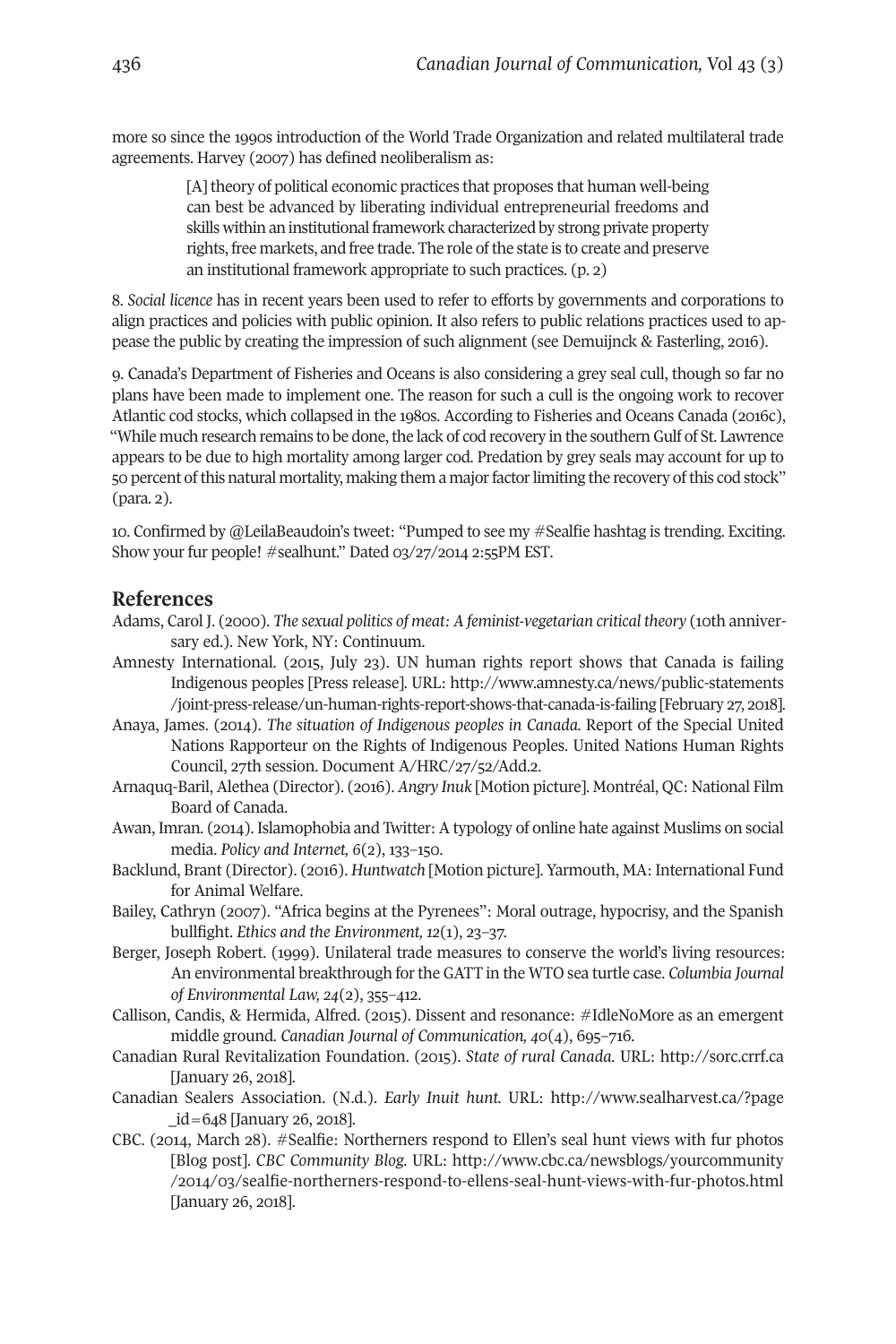- Chomsky, Noam. (1989). *Necessary illusions: Thought control in democratic societies*. London, UK: Pluto Press.
- Corntassel, Jeff. (2007). Partnership in action? Indigenous political mobilization and co-optation during the first UN Indigenous Decade (1995–2004). *Human Rights Quarterly, 29,* 137–166.
- Coté, Charlotte. (2016). "Indigenizing" food sovereignty: Revitalizing Indigenous food practices and ecological knowledges in Canada and the United States. *Humanities, 5*(3), 57–70.
- Côté, François, & Pistor, Marcus. (2007). *Background information on the Canadian seal harvest.* Ottawa, ON: Parliament of Canada. URL: [https://bdp.parl.ca/content/lop/researchpublications](https://bdp.parl.ca/content/lop/researchpublications/prb0701-e.htm) [/prb0701-e.htm](https://bdp.parl.ca/content/lop/researchpublications/prb0701-e.htm) [January 26, 2018].
- Dahlberg Grundberg, Michael, & Lindgren, Simon. (2014). Translocal frame extensions in a networked protest: Situating the #IdleNoMore hashtag*. Revista Científica de Información y Comunicación, 11,* 49–77.
- Demuijnck, Geert, & Fasterling, Björn. (2016). The social license to operate. *Journal of Business Ethics, 136*(4), 675–685.
- Dobson, Kathy, & Knezevic, Irena. (2018). "Ain't nobody got time for that!" Framing and stereotype in legacy and social media. *Canadian Journal of Communication,* this issue. 381–397.
- Evans, Bryan M., & Smith, Charles W. (2015). *Transforming provincial politics: The political economy of Canada's provinces and territoriesin the neoliberal era.* Toronto, ON: University of Toronto Press.
- Farrell, Andrew. (2017). Archiving the Aboriginal rainbow: Building an Aboriginal LGBTIQ portal. *Australasian Journal of Information Systems, 21* (Research on Indigenous ICT). URL: <http://journal.acs.org.au/index.php/ajis/issue/view/45> [January 26, 2018].
- Fisheries and Oceans Canada. (2016a). *The importance of the seal harvest.* URL: [http://www.dfo-mpo](http://www.dfo-mpo.gc.ca/fm-gp/seal-phoque/harvest-importance-chasse-eng.htm) [.gc.ca/fm-gp/seal-phoque/harvest-importance-chasse-eng.htm](http://www.dfo-mpo.gc.ca/fm-gp/seal-phoque/harvest-importance-chasse-eng.htm) [May 29, 2018].
- Fisheries and Oceans Canada. (2016b). *Managing the seal harvest.* URL: [http://www.dfo-mpo.gc.ca](http://www.dfo-mpo.gc.ca/fm-gp/seal-phoque/management-gestion-eng.htm) [/fm-gp/seal-phoque/management-gestion-eng.htm](http://www.dfo-mpo.gc.ca/fm-gp/seal-phoque/management-gestion-eng.htm) [May 29, 2018].
- Fisheries and Oceans Canada. (2016c). *Grey seals and cod*. URL: [http://www.dfo-mpo.gc.ca/fm-gp](http://www.dfo-mpo.gc.ca/fm-gp/seal-phoque/cod-morue-eng.htm) [/seal-phoque/cod-morue-eng.htm](http://www.dfo-mpo.gc.ca/fm-gp/seal-phoque/cod-morue-eng.htm) [January 26, 2018].
- Fontaine, Tim. (2016, January 26). Canada discriminates against children on reserves, tribunal rules. *CBCNews.*URL: [http://www.cbc.ca/news/indigenous/canada-discriminates-against-children](http://www.cbc.ca/news/indigenous/canada-discriminates-against-children-on-reserves-tribunal-rules-1.3419480) [-on-reserves-tribunal-rules-1.3419480](http://www.cbc.ca/news/indigenous/canada-discriminates-against-children-on-reserves-tribunal-rules-1.3419480) [February 27, 2018].
- Forkasiewicz, Kris. (2014). Fragments of an animalist politics: Veganism and liberation. In John Sorenson (Ed.), *Critical animal studies: Thinking the unthinkable* (pp. 46–64). Toronto, ON: Canadian Scholars Press.
- Glendinning, Lee. (2008, June 26). Spanish parliament approves 'human rights' for apes. *The Guardian.* URL: [https://www.theguardian.com/world/2008/jun/26/humanrights](https://www.theguardian.com/world/2008/jun/26/humanrights.animalwelfare) [.animalwelfare](https://www.theguardian.com/world/2008/jun/26/humanrights.animalwelfare) [January 26, 2018].
- Government of Canada. (2013). *Seals: Canada's seal hunt.* URL: [http://www.canadainternational](http://www.canadainternational.gc.ca/eu-ue/policies-politiques/seals-phoques.aspx?lang=eng) [.gc.ca/eu-ue/policies-politiques/seals-phoques.aspx?lang=eng](http://www.canadainternational.gc.ca/eu-ue/policies-politiques/seals-phoques.aspx?lang=eng) [January 26, 2018].
- Harlow, Summer. (2012). Social media and social movements: Facebook and an online Guatemalan justice movement that moved offline. *New Media and Society, 14*(2), 225–243.
- Harlow, Summer, & Guo, Lei. (2014). Will the revolution be Tweeted or Facebooked? Using digital communication tools in immigrant activism. *Journal of Computer Mediated Communication, 19*(3), 463–478.
- Harvey, David. (2007). *Brief history of neoliberalism.* Oxford, UK: Oxford University Press.
- Hawkins, Roberta, & Silver, Jennifer J. (2017). From selfie to #sealfie: Nature 2.0 and the digital cultural politics of an internationally contested resource. *Geoforum, 79,* 114–123.
- Henderson, James (Sákéj) Youngblood. (2000). Ayukpachi: Empowering Aboriginal thought. In Marie Battiste (Ed.), *Reclaiming Indigenous voice and vision* (pp. 248–278)*.* Vancouver, BC: UBC Press.
- *Humane Society International.* (N.d.). Canadian commercial seal slaughter: The largest slaughter of marine mammals on Earth. URL: [http://www.hsi.org/world/canada/work/protect\\_seals](http://www.hsi.org/world/canada/work/protect_seals/facts/canada_seals.html ) [/facts/canada\\_seals.html](http://www.hsi.org/world/canada/work/protect_seals/facts/canada_seals.html ) [January 26, 2018].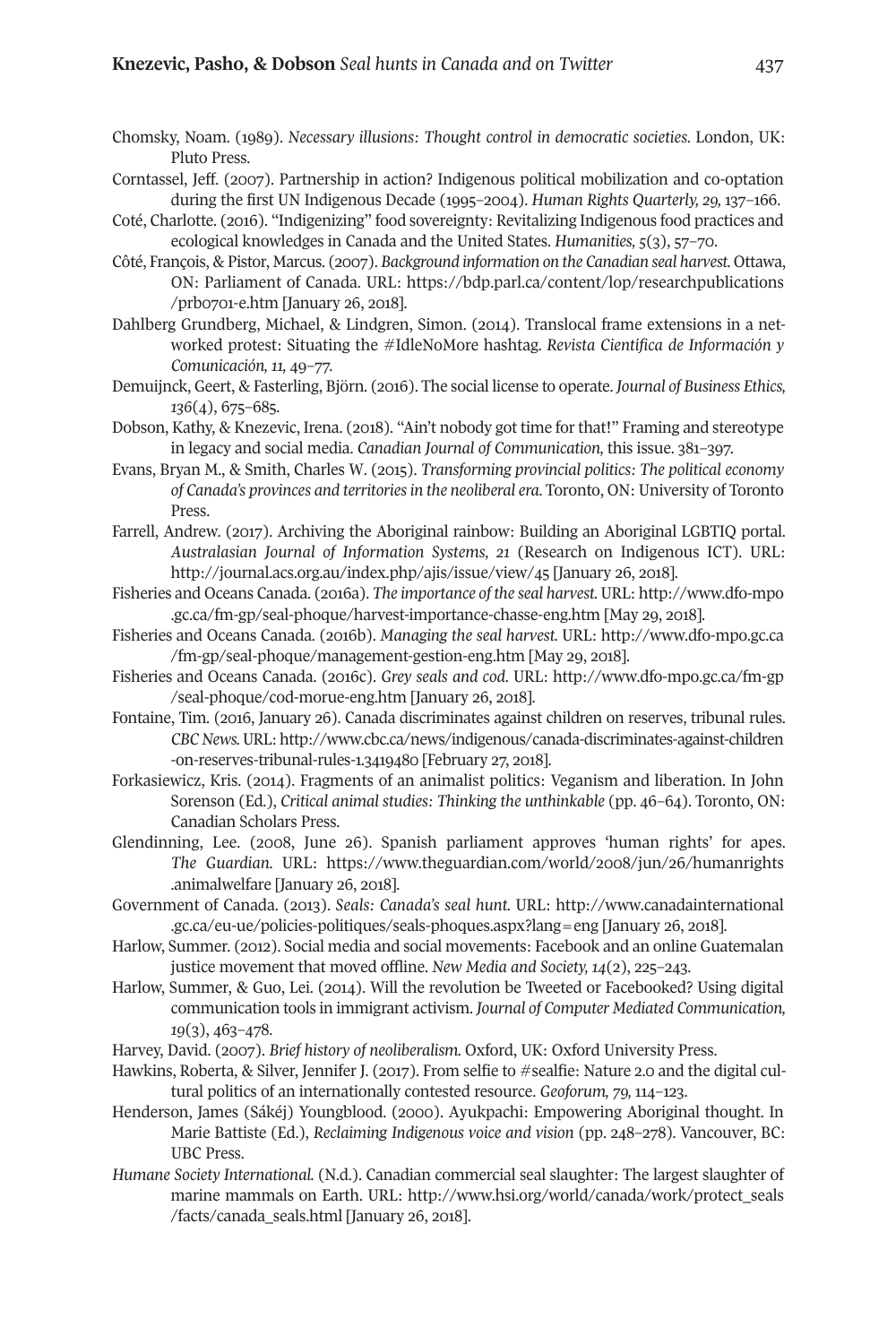*Humane Society of the United States.* (2018). URL: [http://www.humanesociety.org](http://www.humanesociety.org ) [January 26, 2018]. *Idle No More.* (2018). URL: <http://www.idlenomore.ca> [January 26, 2018].

- Ishay, Micheline. (2008). *The history of human rights from ancient times to the globalization era*. Oakland, CA: University of California Press.
- Kahn, Richard, & Kellner, Douglas. (2004). New media and internet activism: From the 'Battle of Seattle' to blogging. *New Media and Society, 16*(1), 87–95.
- Kidd, Dorothy. (2003). Indymedia.org: A new communications commons. In Martha McCaughey & Michael D. Ayers (Eds.), *Cyberactivism: Online activism in theory and practice* (pp. 47–69). New York, NY: Routledge.
- Knezevic, Irena. (2009). Hunters and environmentalists: Conflict or misperceptions. *Human Dimensions of Wildlife, 14*(1), 12–20.
- Kowal, Donna. (2002). Digitizing and globalizing Indigenous voices: The Zapatista movement. In Greg Elmer (Ed.), *Critical perspectives on the internet* (pp.105–112). Lanham, MD: Rowman & Littlefield.
- Lafrance, Daniele. (2017). *Canada's seal harvest (background paper)*. Publication No. 2017-18-E. Ottawa, ON: Library of Parliament.
- Lennon, Kathryn Gwun-Yeen. (2010). Hunting forthe right words: Inuit seal hunting in Cumberland Sound is a world away from Pamela Anderson's tube top. *AlternativesJournal, 36*(4), 26–29.
- Lim, Merlyna. (2017). Freedom to hate: Social media, algorithmic enclaves, and the rise of tribal nationalism in Indonesia. *Critical Asian Studies, 49*(2), 411–427.
- Lindgren, Simon, & Cocq, Coppélie. (2017). Turning the inside out: Social media and the broadcasting of indigenous discourse. *European Journal of Communication, 32*(2), 131–150.
- Lyons, Oren. (1985). Traditional Native philosophies relating to Aboriginal rights. In Menno Boldt & Anthony Long (Eds.), *The quest forjustice: Aboriginal peoples and Aboriginalrights* (pp.19–23). Toronto, ON: University of Toronto Press.
- MacNeil, Jason. (2014, April 2). Inuit singer Tanya Tagaq's "sealfie" photo supporting seal hunt sparks backlash. *Huffington Post.* URL: [http://www.huffingtonpost.ca/2014/04/02/inuit-tanya](http://www.huffingtonpost.ca/2014/04/02/inuit-tanya-tagaq-sealfie_n_5077203.html) [-tagaq-sealfie\\_n\\_5077203.html](http://www.huffingtonpost.ca/2014/04/02/inuit-tanya-tagaq-sealfie_n_5077203.html) [March 24, 2018].
- Milner, Ryan M. (2013). Pop polyvocality: Internet memes, public participation, and the Occupy Wall Street movement. *International Journal of Communication, 7,* 2357–2390.
- Mitchell, Scott S.D., & Lim, Merlyna. (2018). Too crowded for crowdsourced journalism: Reddit, portability, and citizen participation in the Syrian crisis. *Canadian Journal of Communication 43*(3). 399–419.
- *National Collaborating Centre for Aboriginal Health.* (2012). The state of knowledge of Aboriginal health: A review of Aboriginal public health in Canada. Prince George, BC.
- Nickel, James, Pogge, Thomas, Smith, M.B.E., & Wenar, Leif. (2013). *Stanford encyclopedia of philosophy,* Winter Edition. Stanford, CA: Center for the Study of Language and Information, Stanford University.
- Otenyo, Eric E. (2017). Being left behind amidst Africa's rising imagery: The Maasai in the world of information and communication technologies (ICTs). *Australasian Journal of Information Systems, 21* (Research on Indigenous ICT). URL: [http://journal.acs.org.au/index.php](http://journal.acs.org.au/index.php/ajis/issue/view/45) [/ajis/issue/view/45](http://journal.acs.org.au/index.php/ajis/issue/view/45) [January 26, 2018].
- Owiny, Sylvia, Mehta, Khanjan, & Maretzki, Audrey N. (2014). The use of social media technologies to create, preserve, and disseminate Indigenous knowledge and skills to communities in East Africa. *International Journal of Communication, 8,* 234–247.
- Paquet, P.C., & Darimont, C.T. (2010). Wildlife conservation and animal welfare: Two sides of the same coin? *Animal Welfare, 19,* 177–190.
- Pauly, Daniel, Christensen, Villy, Guénette, Sylvie, Pitcher, Tony J., Sumaila, U. Rashid, Walters, Carl J., Watson, R., & Zeller, Dirk. (2002). Towards sustainability in world fisheries. *Nature, 418*(6898), 689–695.
- Pictou Landing First Nation & Knezevic, Irena. (2017). Community food security in Pictou Landing First Nation. In Irena Knezevic, Alison Blay-Palmer, Charles Z. Levkoe, Phil Mount, & Erin